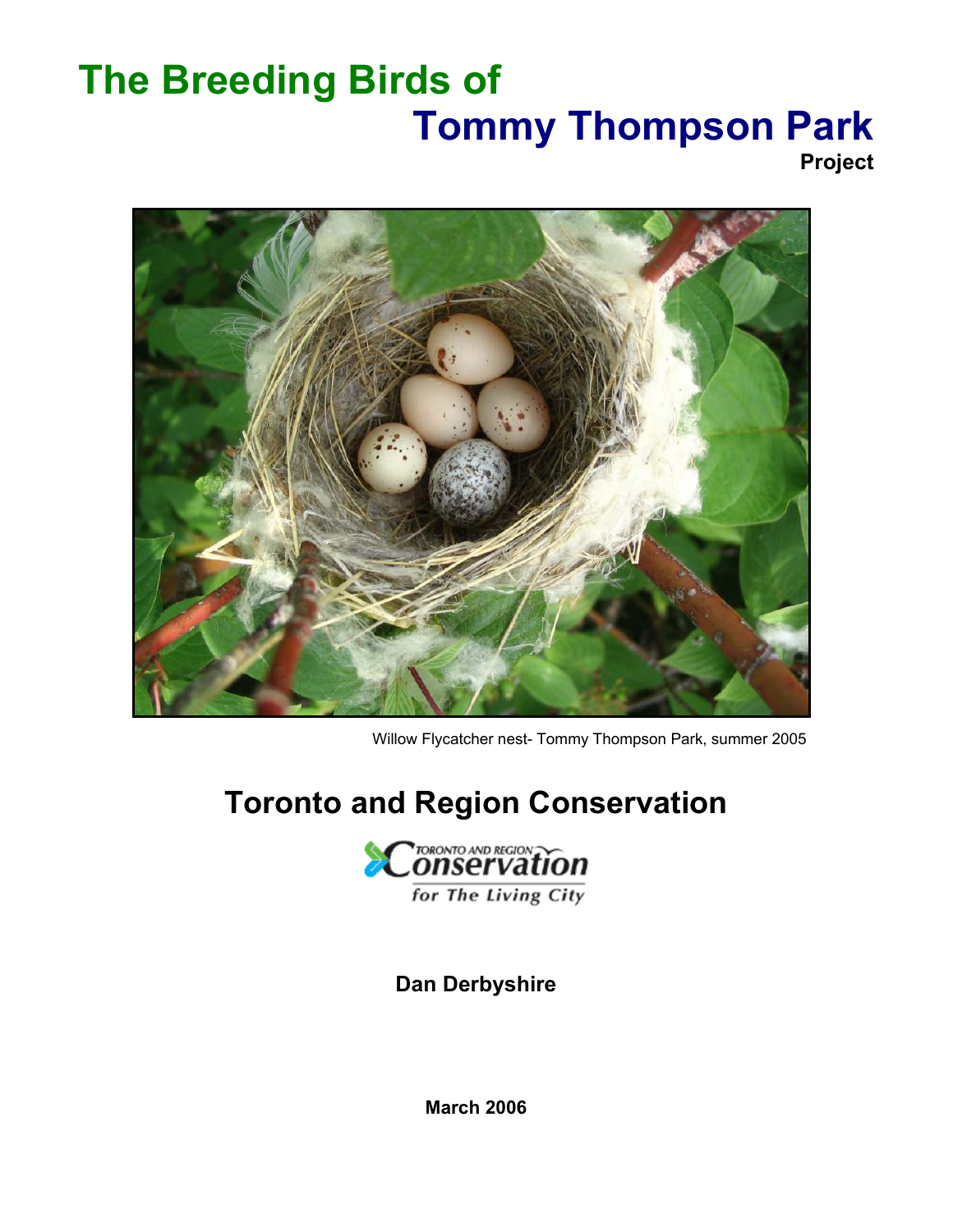## **Table of Contents**

| <b>Introduction</b> |    |
|---------------------|----|
|                     |    |
|                     |    |
|                     |    |
|                     | 3  |
|                     | 4  |
|                     | 4  |
|                     | 4  |
|                     | 5  |
|                     |    |
|                     | 8  |
|                     | 8  |
|                     | 10 |
|                     | 14 |
|                     | 15 |

## **Tables, Figures and Appendices**

### **Tables**

|              |                   | 5  |
|--------------|-------------------|----|
| 2            |                   | .5 |
| 3            |                   |    |
| 4            |                   |    |
| 5            |                   |    |
|              |                   |    |
| $\mathbf{1}$ | <b>Figures</b>    |    |
|              |                   |    |
|              | <b>Appendices</b> |    |
|              |                   | 16 |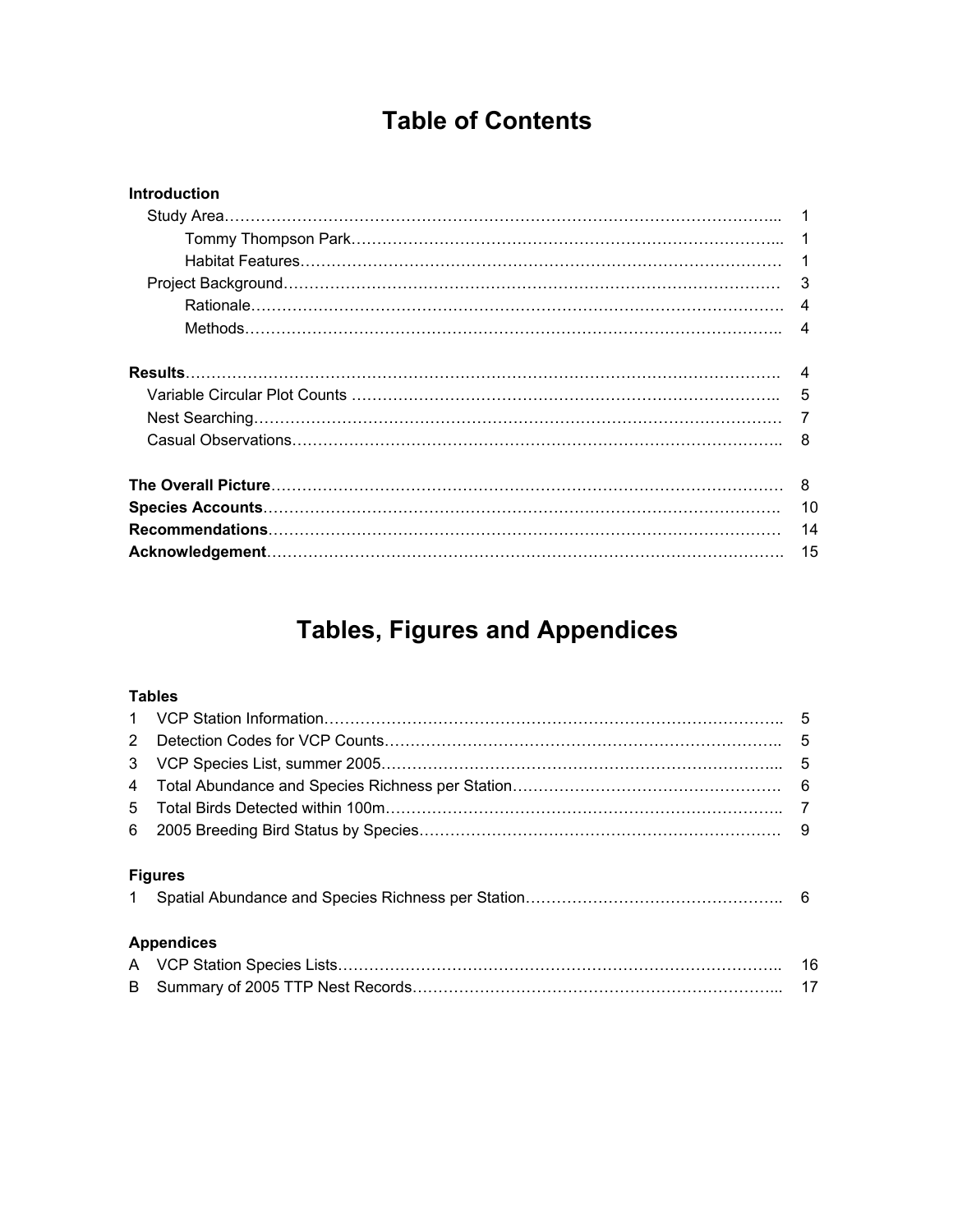## **Introduction**

## Study Area

## Tommy Thompson Park



Tommy Thompson Park (TTP) is the largest area of existing natural habitat on the central Toronto waterfront. From the late 1950's until present day, a combination of lake-filling and dredging activities created the current configuration of the park. Through natural succession the spit has been colonized by an impressive variety of plant and animal communities. Tommy Thompson Park has been designated as an Environmentally Significant Area (ESA) and in 2001, was designated a globally significant Important Bird Area (IBA) by Birdlife International for its concentration of nesting colonial waterbirds and migratory value. Considerable effort by all three levels of government is

being focused on the revitalization of Toronto's waterfront. The implementation of the Tommy Thompson Park Master Plan is a key piece of the proposed Lake Ontario Park, which will be a major part of the city's plan for a green waterfront. The geographical location of the park and its natural features make it very attractive for large numbers of migrating birds, butterflies and nesting waterbirds.

### Habitat Features

#### **Overview**

Tommy Thompson Park is a five-kilometer peninsula extending in a southwestern direction into Lake Ontario. The entire area encompasses more than 250 hectares which includes the vegetated peninsular branches and the aquatic embayments and containment cells. The sandy soil and exposure to erosive winds and wave action keep the area in a relatively stable stage of succession although soil quality is slowly improving over time. A notable climate factor is that Tommy Thompson Park receives 30% less snowfall than mainland areas and is cooler in summer and winter than the mainland due to proximity to Lake Ontario. There is a high diversity of vegetation communities within Tommy Thompson Park, due to the variable habitat, the disturbance level, and the age of the different sections of the landmass. The dominant vegetation communities within are dry, moist, and wet meadows followed by, deciduous swamps, poplar deciduous forests, meadow marshes, sand dunes, manicured areas, and lastly beach/bar communities. The smaller vegetation communities consist of thickets, shallow marshes, savannahs, cultural woodlands, shallow aquatic areas, forb sand barrens and lastly coastal fens.

### Meadows

Meadows at Tommy Thompson Park are characterized by a mix of grasses and wildflowers. Cultural meadows receive a lot of sun and are open sites. They are hot and become dry when rain is infrequent. Wildflowers adapt by having deep taproots, both to compete with the grasses and to access water during periods of drought. The matting, tight-knit roots of the grasses, in combination with the deep roots of the wildflowers, combined helps to keep weedy plants to a minimum. There are three types of vegetation communities that are found within the cultural meadows that are dependent on the moisture regime; they are dry, moist, and wet.

#### Dry Meadow

The canopy of the meadow is open with grasses and forbs being the dominant vegetation. A large proportion of the vegetation is non-native plant species. The dry cultural meadows are characterized by their dry, and often sandy or stony substrate. Representative vegetation includes mossy stonecrop (*Sedum acre*), thistle, common mullein (*Verbascum thapsus*), rough-fruited cinquefoil (*Potentilla recta*), catnip (*Nepeta cataria*), Foxtail barley (*Hordeum jubatum*), horseweed (*Conyza canadensis*), Pineapple weed (*Matricaria matricarioides*), canada wild rye (*Elymus canadensis*). Other plant species often found on the dry fields of the spit include white sweet clover, mustard species and willow seedlings.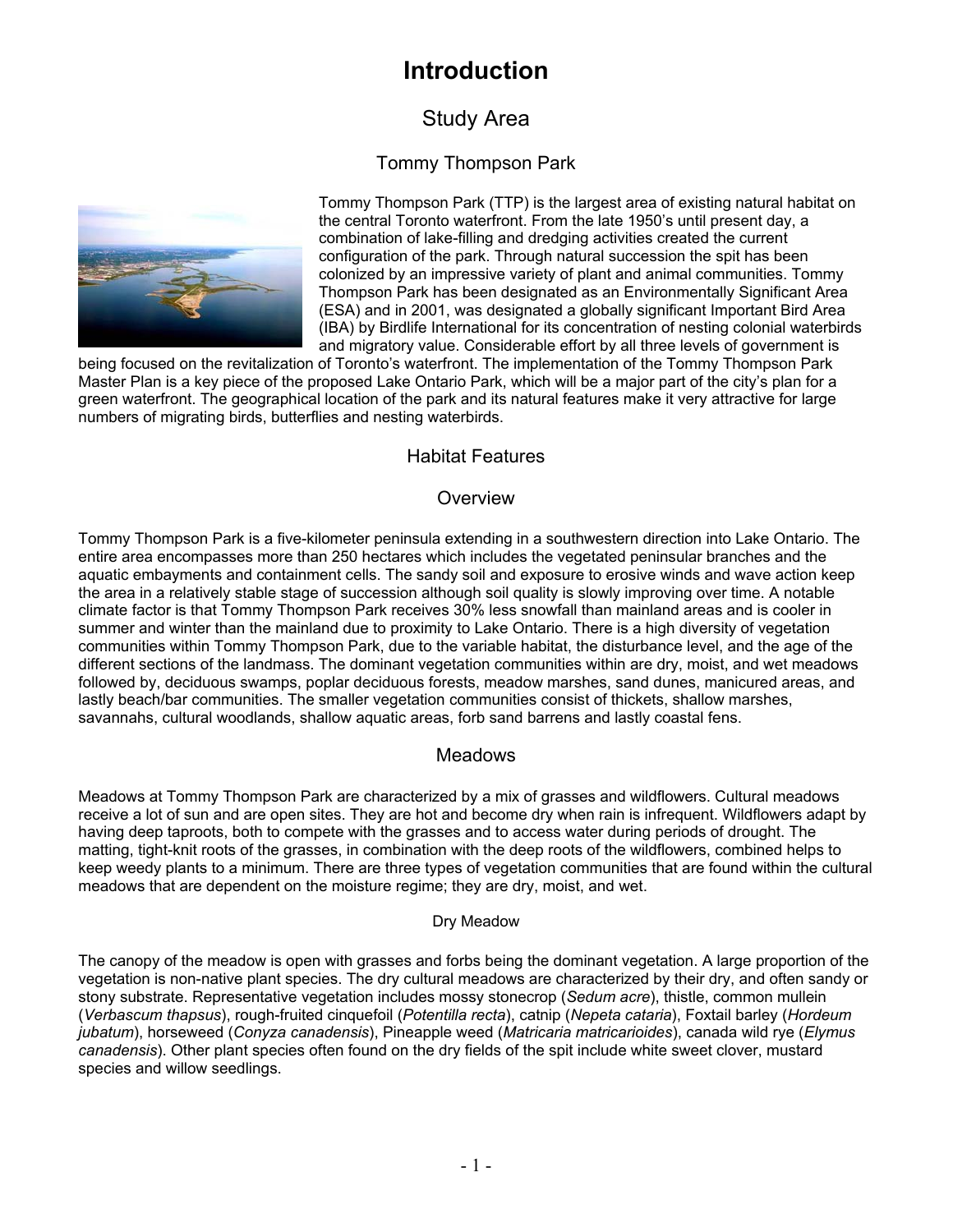#### Moist Meadow

Moister areas of the cultural meadow run along both sides of the main access roads. These fields typically have somewhat rocky soil that is moist due to poor drainage, and are covered by a variety of wildflowers and grasses. As the summer progresses, the predominant colours change, as new flowers come into bloom.

Sweet clovers are very abundant throughout the spit, with yellow sweet clover (*Melilotus officinalis*) flowering in late spring, and the more common white variety flowering in early summer. Wild carrot (*Daucus carota*) and yarrow (*Achillea millefolium*) are also prevalent. Clumps of tansies (*Tanacetum vulgare*) bearing clusters of buttonlike yellow flowers are scattered throughout most fields, and in some years are dominant near the lighthouse at the tip of the spit. At this location, they create a sea of yellow in late July.

Three goldenrod species are found in moist fields. Canada goldenrod (*Solidago canadensis*), the most abundant, has dense, sharply toothed leaves, a plume like shape, yellow flowers, and a smooth stem near the base. The searocket (*Cakile edentula*) and Asters (*Aster sp.*) can also be found.

#### Wet Meadow

Wet cultural meadows tend to be soaked during spring to mid-summer, and subsequently dry up slightly in the late summer. A fairly large wet cultural meadow is located on peninsula D, while a smaller wet cultural meadow in peninsula A acts as ground cover for the immature poplar deciduous forest. Straight, unbranched-stemmed horsetail species are found commonly in the wet cultural meadows. The species include variegated scouring rush (*Equisetum variegatum*), and scouring rush (*E. hyemale*). Sedges and rushes are also common. In June and July, the yellowish-green flowers of the bog twayblade (*Liparis loeselii*) bloom in wet cultural meadows. By early August, both boneset (*Eupatorium perfoliatum.*) and nodding ladies tresses (*Spiranthes cernua*) are in flower.

#### Deciduous Forest



This plant community is the most mature community on the spit, yet it is still at a young stage since the spit is less than fifty years old. The canopy is patchy or relatively open in nature. The forest is dominated by eastern cottonwood (*Populus deltoids*); trembling aspen (*P. tremuloides*), large-toothed aspen (*P. grandidentata*), balsam poplar (*P. balsamifera*), and Sassafras (*Sassafras albidum*) are also found in the canopy of the forest. The understorey varies from sparse in peninsulas A and B, to dense in peninsula C, as a result of the coastal bird density. Species in this canopy layer include the sandbar willow (*Salix exigua*) and red-osier dogwood (*Cornus stolonifera*).

The groundcover of the immature forest varies with changing moisture regimes. Where deciduous trees predominate, soil on the forest floor is rich with leaf litter and organic material. Therefore the soil is generally moist because the soil retains moisture and the tree leaf cover keeps the sunlight from drying out the soil. Plants receive abundant sunlight in the spring and filtered light in the summer. The abundant sunlight in the spring supports many spring wildflowers. Once the trees leaf-out, the forest floor receives much less sunlight and most wildflowers wither away until the next spring. In wetter areas, a lush carpet of field horsetails (*Equisetum arvense*) covers the forest floor. The first spring flower to appear in the more open forest is sweet coltsfoot (*Tussilago farfara*). Surprisingly, showy lady's slipper (*Cypripedium reginae*) grows in one forest location just at the edge of a road. Bittersweet nightshade (*Solanum dulcamara*), a vinelike plant, is also scattered throughout the forest.

The stinging nettle (*Urtica diocia*) is abundant in areas with high nitrogen levels, often former or present nesting areas for the gulls. Silverweed (*Potentilla anserina*), a member of the Rose family, is also found throughout forested areas. Other species occurring sporadically include hedge bindweed (*Calystegia sepium*) and goldenrods (*Solidago*).

### Sand Dune

Sand dunes are found lining the shores of the peninsulas as well as in the interiors. Sand dunes are found on the dry, sandy areas of peninsulas A and B due to the coastal bird colonies, which retard the vegetation growth and prohibit plant establishment. The vegetation cover varies from patchy and barren to continuous meadow in the open sand dunes. The dominant vegetation in the open sand dunes is flat-stemmed bluegrass or canada bluegrass (*Poa compressa*). In the shrub sand dunes the vegetation cover varies from patchy and barren to continuous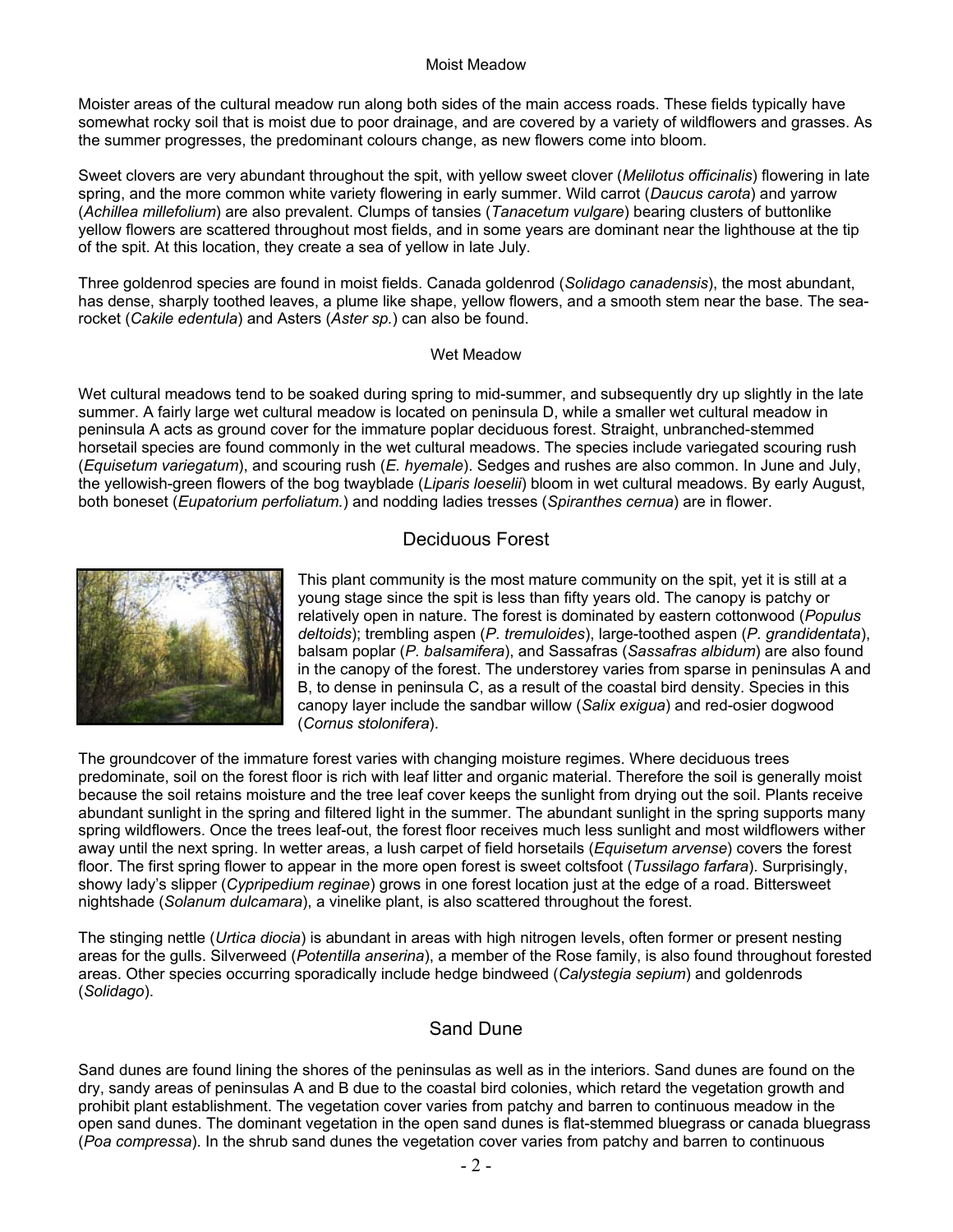thicket. The vegetation cover varies from savannah to forest in the treed sand dunes. The greater the percent treecover the more stable the sand dune is. In areas in which groundcover does allow shrubs or trees to grow, the species vary with the availability of water. There are two woody plant species that are commonly found within the sand dunes, which include sandbar willow (*Salix exigua*) and Eastern cottonwood (*Populus deltoides*). In the more stable dune areas various grass and sedge species are found underneath the shrub cover in the understorey such as common mallow (*Malva neglecta*) and lamb's quarters (*Chenopodium album*). Also commonly seen in this area are tumbleweeds (*Amaranthus graecizans*), purslane (*Portulaca oleracea*), and sour or curled dock (*Rumex crispus*). Common Juniper (*Juniperus communis*) is found sparsely throughout the sand dune community.

#### Beach/Bar

The beach habitat is quite varied. It ranges between a transition zone into water to a transition zone into poplar deciduous forest or cultural meadow. The beach may be concrete where all the soil has been removed by wave action or it may be a sand beach. The transition between the water and the vegetated land may take place quickly over a few meters or slowly in the more protected areas. At the water's edge, winter ice scrapes along the shore, cleaning off exposed soil and plants. Therefore, there is commonly a zone devoid of plants within several meters of the shoreline. Those plants that do grow on the concrete have a foothold in cracks in the rock. Trees are not common on the beach. Shrubs are short or creep along the ground. The absence of tall shrubs and trees means that wildflowers in this habitat are exposed to full sun and wind.

### **Wetlands**

Wetlands are areas that are permanently or seasonally waterlogged. The wetland is covered or saturated by water for at least part of the year. Wetlands include lakes, rivers, marshes, swamps, bogs and fens. These areas are characterized by standing or moving water. Beaver dams, roads, or natural hills may form a barrier behind which water collects. A lake may form in depressions in the land. Wetlands hold or slow the movement of water. This is important where communities occur close to a wetland. The wet areas also form a habitat that is home to many plants, birds, fish and animals. Some plants in wet areas, such as water lilies, have adapted to the standing water by developing leaves that float. Other plants occupy the shoreline where their roots can access plenty of water, but the roots are not actually covered by water.

Swamps usually have standing water in small pools. In the spring, or during wet seasons, standing or slow-moving water covers the land for at least part of the year. There are two main types of deciduous swamps found in Tommy Thompson Park, in the first type, trees dominate the canopy, and in the other a mixture of mostly shrubs with a few tree species dominates the canopy.

There are two types of marshes at Tommy Thompson Park, meadow and shallow marshes. Meadow marshes are slightly drier than shallow marshes, which are more similar to shallow aquatic plant communities.

Meadow marshes are vegetation communities with very little tree or shrub cover. Meadow Marshes are relatively dry marshes and therefore contain a mixture of meadow and wetland species. Emergent and submergent aquatic plants dominate them. The dominant plant cover is made up of common reeds (*Phragmites australis*), redtop grass (*Agrostis gigantea*), rush species (*Juncus sp.*), and purple loosestrife (*Lythrum salicaria*).

Shallow marshes are vegetation communities with very little tree or shrub cover. They are dominated by emergent and submergent aquatic plants. The dominant plant cover is made up of narrow-leaved cattail (*Typha angustifolia*), common reed, bulrush species (*Scirpus sp.*), and purple loosestrife.

## Project Background



Toronto and Region Conservation (TRCA) has put forth significant effort into annual assessments of nesting colonial waterbirds at Tommy Thompson Park. This is due to the significance of the site for continentally and globally significant populations of several waterbird species which include; Common Tern, Caspian Tern, Ring-billed Gull, Blackcrowned Night Heron and Double-crested Cormorant. Comparatively little effort has been put toward other bird species. The project detailed in this report was initiated as a method of monitoring and documenting other nesting species for the site.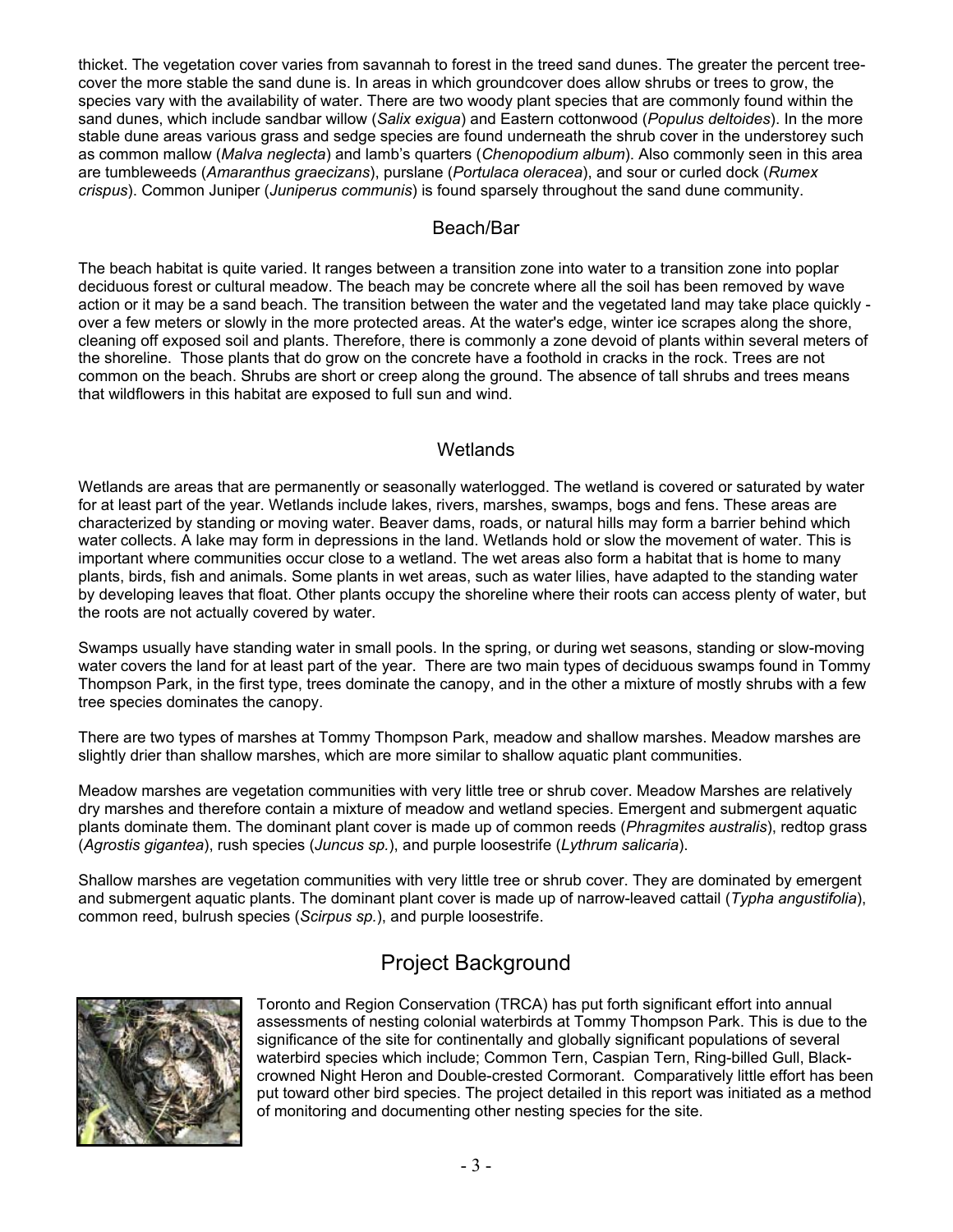## **Rationale**

*The Breeding Birds of Tommy Thompson Park* project is organized around monitoring of breeding bird density and diversity in response to changes in habitat due to natural succession and restoration. Annual surveys of breeding non-colonial waterbird species at TTP will provide the following:

- Relative abundance data
- Detailed and accurate nest records
- A measurement of breeding bird abundance and diversity in relation to landscape level change
- Assessment of nesting success including parasitism and predation rates
- Data that can help steer habitat restoration work

This project is appropriate for TRCA because the labour and material cost is low, expertise is readily available and also because monitoring of avian response to habitat restoration efforts is lacking. The Tommy Thompson Park Bird Research Station through volunteers and some staff support will carry out the project annually in spring and summer.

## **Methods**

A combination of variable circular plot (VCP) counts, nest searching and casual observations were employed from April – July 2005 (VCP counts restricted to June and July). Variable circular plot counts are the most recognized method for assessing breeding bird density and were employed for the recently completed Ontario Breeding Bird Atlas (OBBA). Nest searching and monitoring provides valuable data on breeding success, nesting ecology and relative density of nesting attempts. Relevant casual observations were also recorded to augment the monitoring. All data collected for this project were submitted to the OBBA and the Ontario Nest Records Scheme (OSNA). A thorough habitat index for all VCP count stations should be completed in 2006 and then repeated every 5-10 years.

## **Results**

## Variable Circular Plot (VCP) Counts

### Protocol

The specific protocol for the counts during summer 2005 at Tommy Thompson Park was; 5-minute length VCP counts. The VCP counting method has been widely promoted by biologists over the more popular point count method. VCP counts are much more applicable to analysis and have less bias. Analysis in this report is limited however this survey protocol ensures that future analysis will be efficient. Locations were targeted based on proportion of individual habitat types within the entire land area. Stations were visited on a rotational schedule such that time of day and season were equally represented. All counts were conducted between 7:00am and 9:40am. The protocol involved recording of start time, finish time (5min), date, visit number and UTM location. Temperature, cloud cover % and wind speed were also recorded. Counts were completed on days with fair weather conditions meaning that visibility was high, wind speed was low to moderate (0-15kph) and precipitation was absent. All birds detected were estimated to the following distance parameters: <10m, 10-20m, 20-30m, 30-50m, 50-100m and >100m. Any flyovers and any birds detected beyond 100m were recorded in separate columns. The circumstance of each detection was also noted (e.g. observed, singing, territorial Dispute, family group).

Station locations were distributed in the following manner; four in forest habitats, four in meadow communities (wet and dry) and a single station was placed in an extensive shrub thicket (termed "shrubland") which is bordered by forest. Each station was visited on six occasions between June 23 and July 8. A breakdown of station information is presented below in table 1 and detection codes are found in table 2.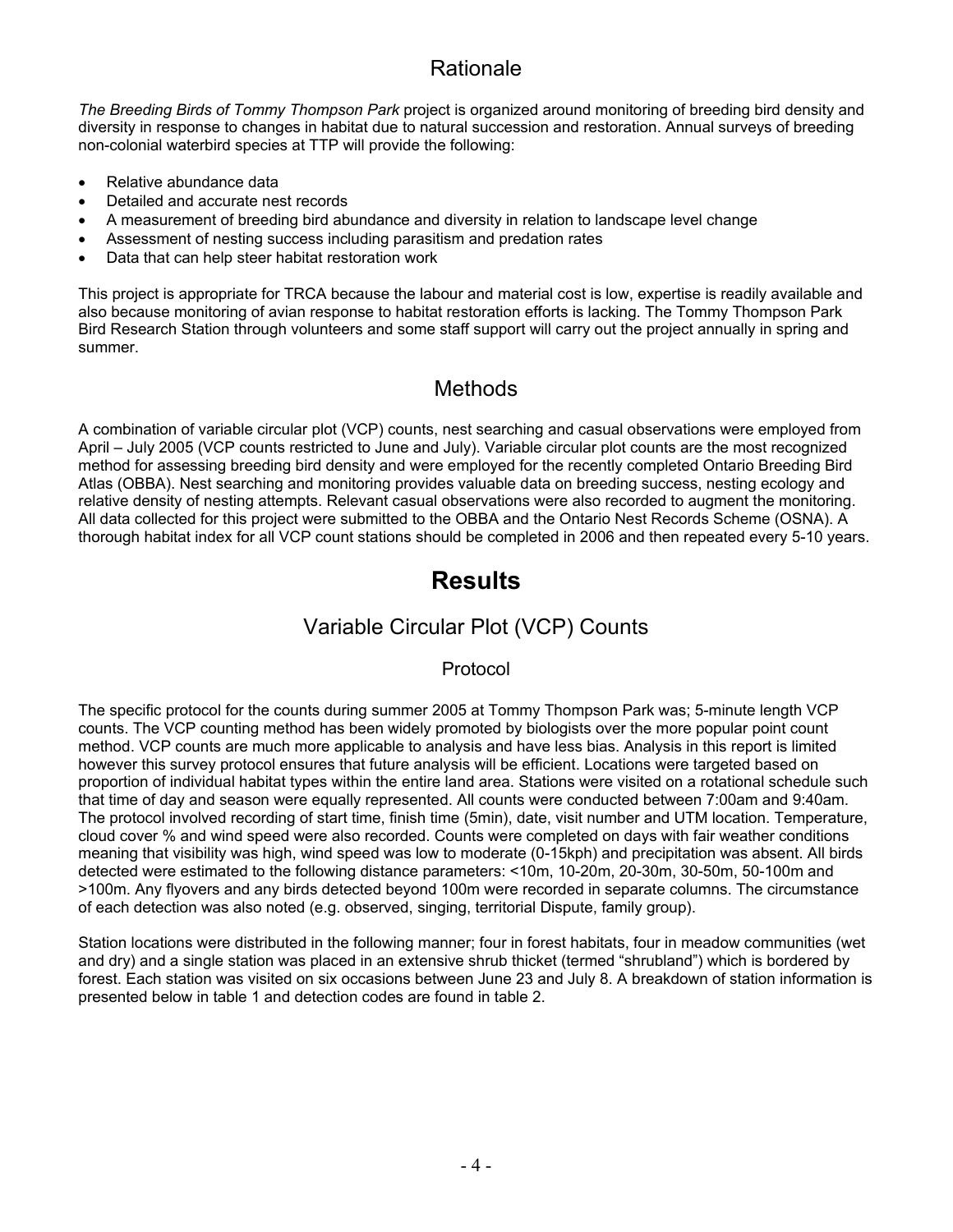#### **Table 1**. VCP Station Information

| <b>Station</b> | <b>UTM</b><br><b>Zone</b> | <b>Easting</b> | <b>Northing</b> | <b>Location/Habitat Type</b> |            |
|----------------|---------------------------|----------------|-----------------|------------------------------|------------|
|                | 17                        | 635198         | 4834430         | <b>Baselands</b>             | Wet Meadow |
| 2              | 17                        | 635219         | 4834206         | <b>Baselands</b>             | Forest     |
| 3              | 17                        | 634948         | 4834140         | <b>Baselands</b>             | Dry Meadow |
| 4              | 17                        | 635276         | 4833959         | <b>Baselands</b>             | Dry Meadow |
| 5              | 17                        | 635101         | 4832683         | Causeway                     | Shrubland  |
| 6              | 17                        | 634332         | 4832165         | Peninsula D                  | Forest     |
|                | 17                        | 634726         | 4831138         | Toplands                     | Wet Meadow |
| 8              | 17                        | 634220         | 4831453         | Peninsula B                  | Forest     |
| 9              | 17                        | 634208         | 4831715         | Peninsula C                  | Forest     |

**Table 2**. Detection Codes for VCP counts

| Code          | <b>Detail</b>                              |
|---------------|--------------------------------------------|
| S             | Singing                                    |
| C             | Calling                                    |
| CA            | Alarm Calling                              |
| <b>FEMALE</b> | Female Observed                            |
| <b>MALE</b>   | Male Observed                              |
| <b>FAM</b>    | <b>Family Observed</b>                     |
| TD            | <b>Territorial Dispute</b>                 |
| <b>CF</b>     | Carrying Food/Fecal Sac                    |
| JUV           | Juvenile                                   |
| <b>NEST</b>   | <b>Nest Detected</b>                       |
| P             | Pair Observed                              |
| Ω             | Single Individual Observed Unknown Sex/Age |

## VCP Results

Analysis of VCP count data presented here is a basic summation of results. More sophisticated analysis using DISTANCE software will be necessary in the future when more data is collected to make the effort worthwhile.

A total of 34 species were detected for all counts during summer 2005. The species list (table 3) includes flyover species such as; Common Loon and Unidentified Dowitcher which were not local breeders but rather early migrants and therefore should be ignored.

| Table 3. VCP Species List, summer 2005 (*denotes presumed migrant species) |  |
|----------------------------------------------------------------------------|--|
|----------------------------------------------------------------------------|--|

| <b>Species</b> |             |             |
|----------------|-------------|-------------|
| <b>AMGO</b>    | <b>COGR</b> | <b>NRWS</b> |
| <b>AMKE</b>    | COLO*       | <b>RWBL</b> |
| <b>AMRO</b>    | <b>COYE</b> | <b>SAVS</b> |
| <b>BANS</b>    | EAKI        | <b>SOSP</b> |
| <b>BAOR</b>    | <b>EAWP</b> | <b>SPSA</b> |
| <b>BARS</b>    | <b>EUST</b> | <b>TRES</b> |
| <b>BCCH</b>    | <b>GRCA</b> | UNDO*       |
| <b>BEKI</b>    | <b>HOFI</b> | <b>WAVI</b> |
| <b>BHCO</b>    | <b>KILL</b> | <b>WIFL</b> |
| <b>BRTH</b>    | <b>MODO</b> | YWAR        |
| <b>CEDW</b>    | <b>NOCA</b> |             |
| <b>CLSW</b>    | <b>NOFL</b> |             |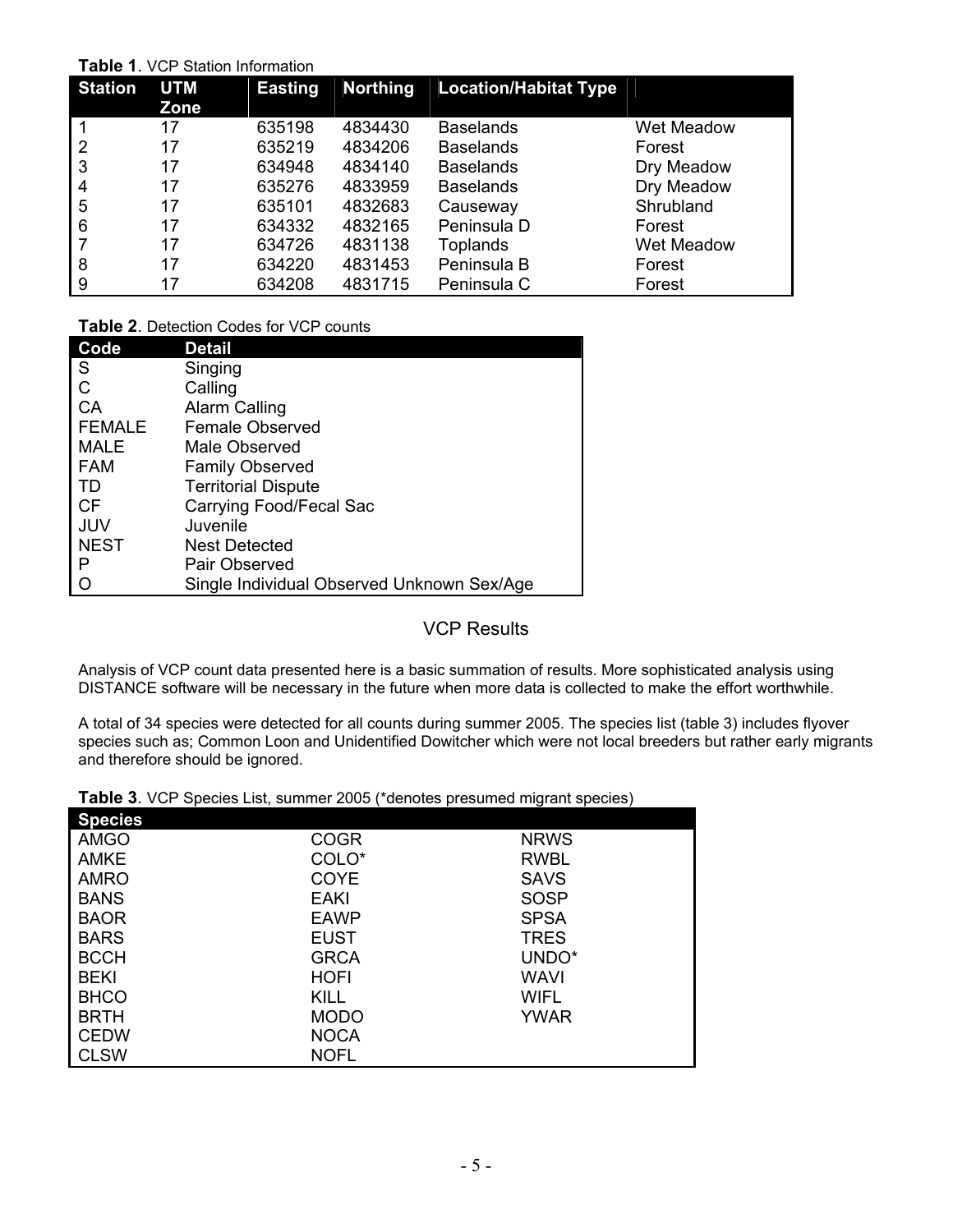

The derivation of meaningful comparisons between count stations is difficult given the inherent variables between sites that include human disturbance and habitat type and quality. Therefore it would be dubious to state that meadow station 3 is more productive than meadow station 7 because the two sites broadly differ (e.g. station 3 is bordered by forest and thus includes many non-meadow species). However the comparisons do point to some general trends that are worth noting as an introduction to breeding bird communities of Tommy Thompson Park.

The station with the highest overall diversity (22 species) was station 3 located in the west baselands meadow area bordered by Unwin Avenue. As a group the baselands stations (1-4) possessed the highest species richness for the entire study area. Not surprisingly, the weakest station was station 9 located on peninsula C within the Doublecrested Cormorant colony. Station 8 was placed in the mature forested area between peninsula C and B. It was believed that this site would be productive given the unique vegetation community and the dense understory. However this station was next to last in terms of species richness and abundance. Perhaps the proximity of this location to the colonial waterbird nesting areas was a limiting factor. In terms of total station abundance (excluding flyovers) station 6 (located in the mature forest on peninsula D) ranked at the top of the list followed closely by stations 4 (dry Meadow-baselands), 5 (shrubland-neck) and 3 (dry meadow-baselands). After these stations there was a significant drop-off in total station abundance. Stations 7, 8 and 9 respectively ranked at the bottom of the list in both species richness and abundance (see fig.1).

**Table 4**. Total Abundance and Species Richness per Station

| <b>Station</b> | <b>Density</b> | <b>Station</b> | <b>Diversity</b> |
|----------------|----------------|----------------|------------------|
| 6              | 124            | 3              | 22               |
|                | 120            |                | 20               |
| 5              | 118            |                | 19               |
| 3              | 116            |                | 19               |
|                | 74             | 5              | 19               |
| 2              | 67             |                | 19               |
|                | 60             |                | 15               |
| 8              | 39             |                | 10               |
| 9              | 23             |                |                  |

The graph in figure 1 exhibits an interesting spatial trend. Both the number of species and individuals decline after station 7 (roughly 3.5km along the spit). Species richness is basically uniform extending from the baselands to peninsula D. Overall abundance per station is more variable, ranging from low in the forest and wet meadow of the baselands and then sharply increasing moving southwest along the peninsula to a peak around stations 5 and 6 (roughly halfway down the landmass).



**Figure 1**. Spatial Abundance and Species Richness per Station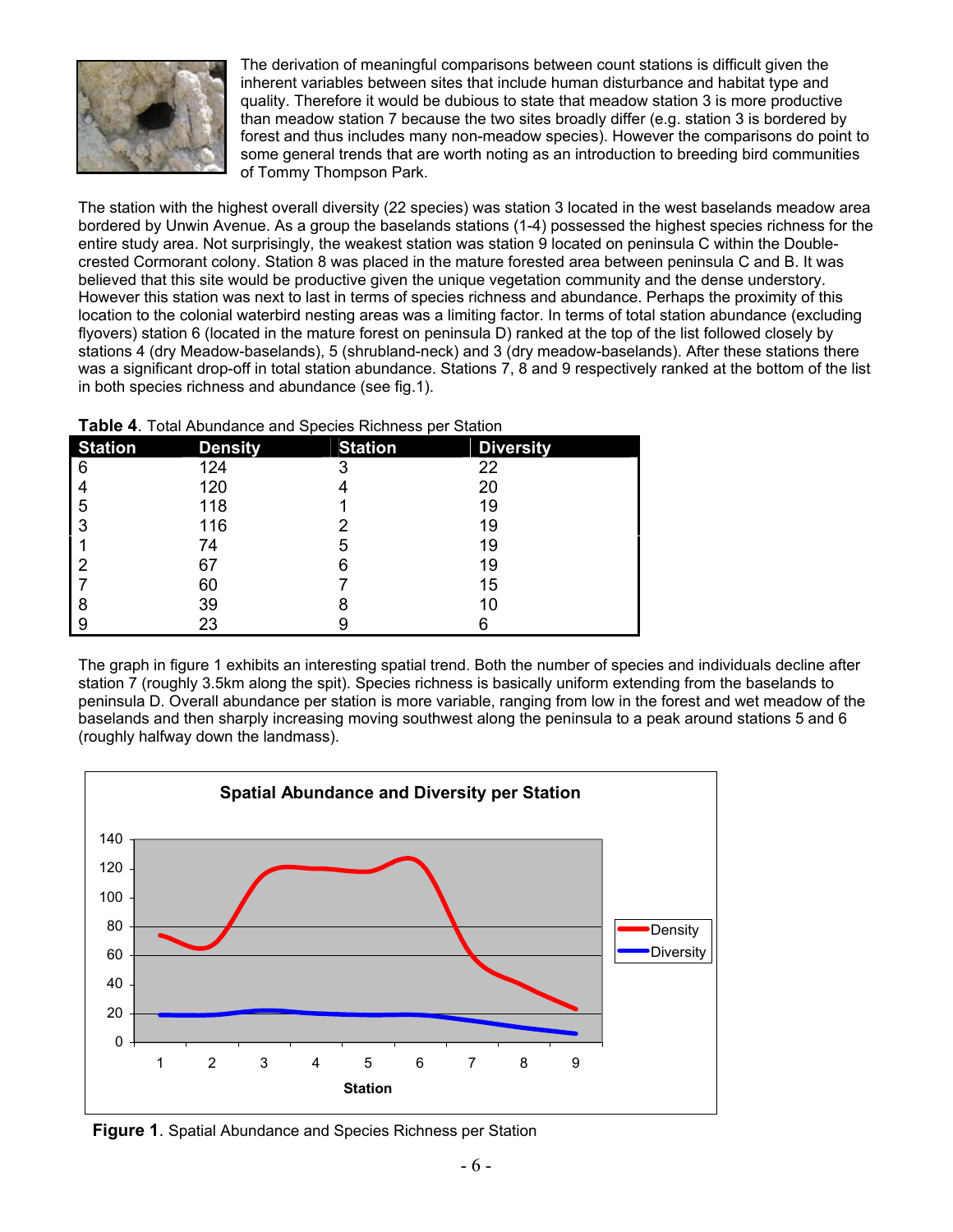

The most valuable aspect of this project will be its ability to reveal changes in breeding bird abundance and diversity over time at the station, habitat and total area level. Breeding avifauna will respond to changes in habitat distribution, composition and structure due to natural succession and habitat restoration. At present the breeding bird communities (non-colonial waterbirds) are typical of early successional environments. Dominant species include Redwinged Blackbird, Song Sparrow, Yellow Warbler and European Starling all of which require

basic habitat conditions to thrive. A summary of abundance per species detected by VCP counts are presented below in table 5.

#### **Table 5**. Total birds detected within 100m

| <b>Species</b> | Total Birds Detected <100m |             |                |
|----------------|----------------------------|-------------|----------------|
| <b>RWBL</b>    | 151                        | <b>SAVS</b> | 13             |
| <b>YWAR</b>    | 127                        | <b>CEDW</b> | 9              |
| <b>SOSP</b>    | 98                         | <b>SPSA</b> |                |
| <b>EUST</b>    | 92                         | <b>BRTH</b> | 5              |
| <b>WIFL</b>    | 35                         | <b>KILL</b> | 5              |
| <b>WAVI</b>    | 34                         | <b>TRES</b> | 5              |
| <b>BAOR</b>    | 30                         | <b>NOFL</b> | 3              |
| <b>AMRO</b>    | 27                         | <b>BARS</b> | $\overline{2}$ |
| <b>GRCA</b>    | 22                         | <b>COYE</b> | 2              |
| <b>AMGO</b>    | 19                         | <b>NOCA</b> | 2              |
| <b>COGR</b>    | 18                         | <b>AMKE</b> |                |
| <b>BHCO</b>    | 16                         | <b>BCCH</b> |                |
| <b>EAKI</b>    | 15                         | <b>BEKI</b> |                |

## Nest Searching

### Protocol

The nest searching survey method is valuable to bird conservation because it provides indicators of breeding success and parasitism/predation rates. The protocol used in 2005 involved exhaustive area searches of as much of the TTP area as possible permitted by available time and staff. All nests discovered were recorded on uniquely numbered cards for the Ontario Nest Records Scheme (ONRS). Rationale for the ONRS is as follows:

- monitoring clutch size, hatching success, fledging success, predation rates, and other factors over time, to determine whether sufficient young are being produced to maintain healthy populations;
- providing information on egg laying dates to help identify safe periods for management activities such as harvesting hay or timber;
- documenting the effects of climate change on breeding birds (e.g., changes in nesting dates, nesting success, or distribution);
- evaluating the impact of Brown-headed Cowbirds and various predators on nesting success of songbirds;
- documenting basic breeding biology such as nesting habitat, nest site selection, incubation period, renesting, additional broods, etc.;
- documenting the breeding distribution of each species in Ontario.



### **Results**

Exhaustive area searches of terrestrial habitats at TTP in summer 2005 yielded 72 nests. This total includes 22 nests of colonial swallow species, namely Barn Swallow and Bank Swallow. Active nests of 20 species were detected. Underrepresented from this species list are: Savannah Sparrow, Killdeer, American Goldfinch, Common Grackle and Cedar Waxwing. Efforts will be made to adjust our search methodology to sample these species in future years. In 2005, insufficient attention was given to ground nesting meadow species which is responsible for the absence of Savannah Sparrow and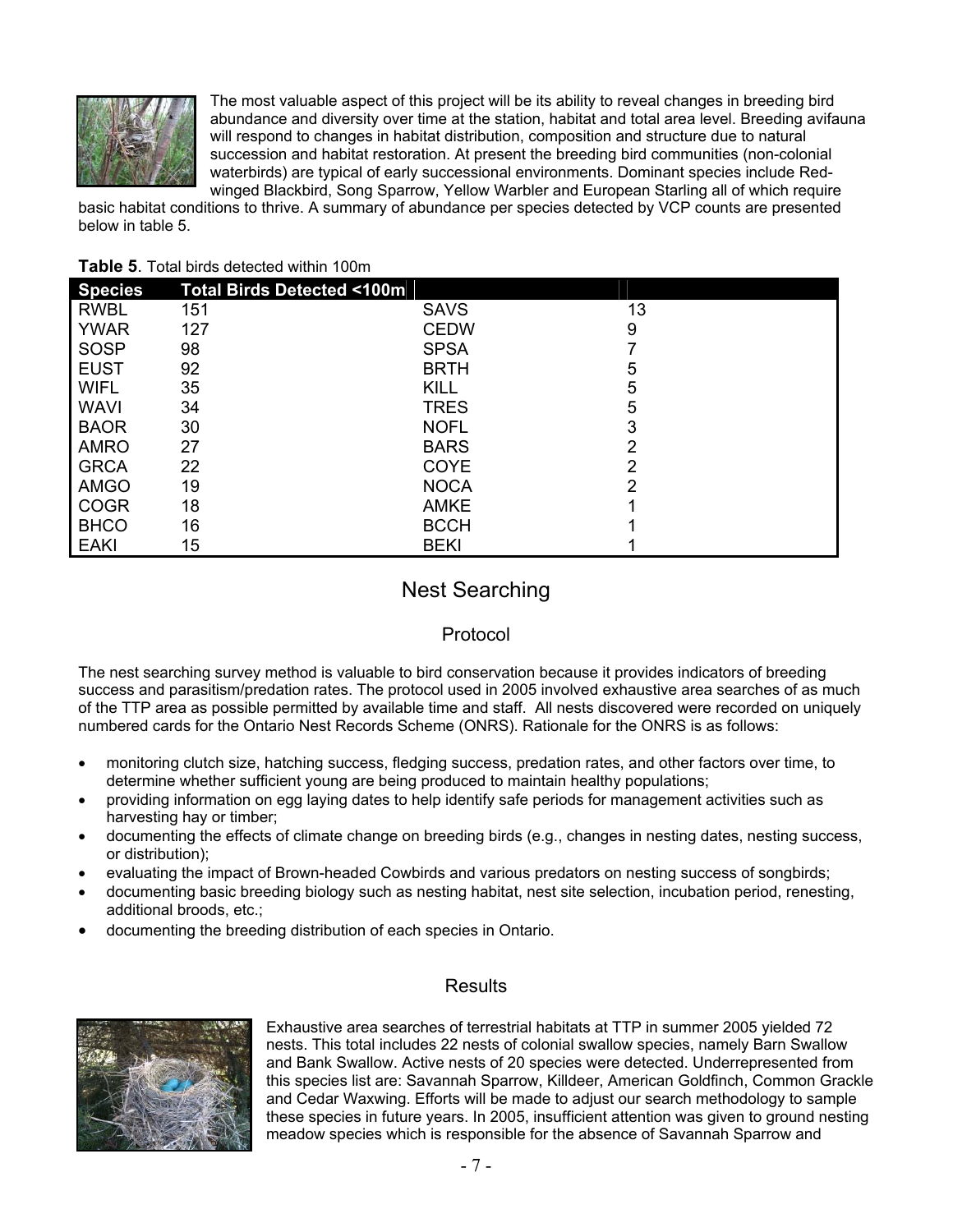Killdeer and paucity of results for Song Sparrow. Cedar Waxwing was noticeably hard to find in summer 2005 as previously mentioned. Common Grackle and American Goldfinch simply eluded us in 2005. The nest records gathered are significant in that they provide the first assessment of breeding bird productivity at Tommy Thompson Park for most common nesting species (excluding colonial-waterbird species).

In terms of nest productivity, 16 of 28 nests with known outcomes failed while 12 were successful in fledging young. The remaining 45 nests have unknown outcomes. It is a difficult task to monitor some 72 nests that are concurrently active. Nevertheless it would be ideal to determine nest outcome on a higher percentage of the nest records in future years. Recruitment of more volunteers into the project would help considerably.

Of the 16 nests reported as failed at least 4 were due to predation. All 4 predated nests belonged to either Gadwall (3) or Mallard (1). There were very few casual observations of ducklings at TTP in summer 2005 with the exception of Canvasback in late spring.



Brown-headed Cowbird parasitism has become a major issue for small landbird populations in more open habitats and forest fragments. The rate of parasitism among known host species at TTP in 2005 was 24%. Only 21 nests were found of known host species where the nest contents could be seen clearly enough to determine whether parasitism had occurred (i.e. excluding Bank Swallow). A total of 5 nests were found with cowbird eggs, 1 Red-winged Blackbird, 1 Song Sparrow, 1 Willow Flycatcher and 2 Yellow Warbler. Hopefully with more personnel we will be able to find more nests in 2006 and therefore achieve a higher sample size for more acute determination of parasitism rates.

All 72 nest records will be the first installment to a database of breeding bird ecology at Tommy

Thompson Park. Future data collection will do much to strengthen our understanding of such factors as: habitat preferences, egg laying dates, fledging dates etc. This database will be instructive as a means of measuring habitat conditions in the present tense and as a tool for steering land management. A complete list of nest records for 2005 is presented in appendix B.

## Casual Observations

Given the substantial size of TTP it became clear that casual observations would be important in filling the gaps left by the more standardized VCP counts and nest searching surveys. The ultimate goal of the project was to determine the breeding status of avifauna for the park which meant that any observations suggesting breeding would be essential (e.g. singing, territorial disputes, food or nest material carrying etc.). These observations were carefully recorded and submitted to the Ontario Breeding Bird Atlas.

## **The Overall Picture**



Historically, a total of 66 species have bred at Tommy Thompson Park. A few of these breeding records are rare and isolated and are unlikely to recur with any regularity (e.g. Wilson's Phalarope and Northern Bobwhite). A complete historical breeding bird species list is presented below in the section titled "Species Accounts" (species in bold).

During summer 2005, 67 species were detected at Tommy Thompson Park through VCP counts, nest searching and casual observations. Of these, 22 were designated as possible breeders, 10 as probable and 35 species were confirmed breeders. No new confirmed breeding species were added to the TTP breeding

list although 12 new species were listed as either possible (11) or probable (1). Current habitat conditions are appropriate for nesting by some of these species so it is anticipated that the list of known breeding species will grow in the near future.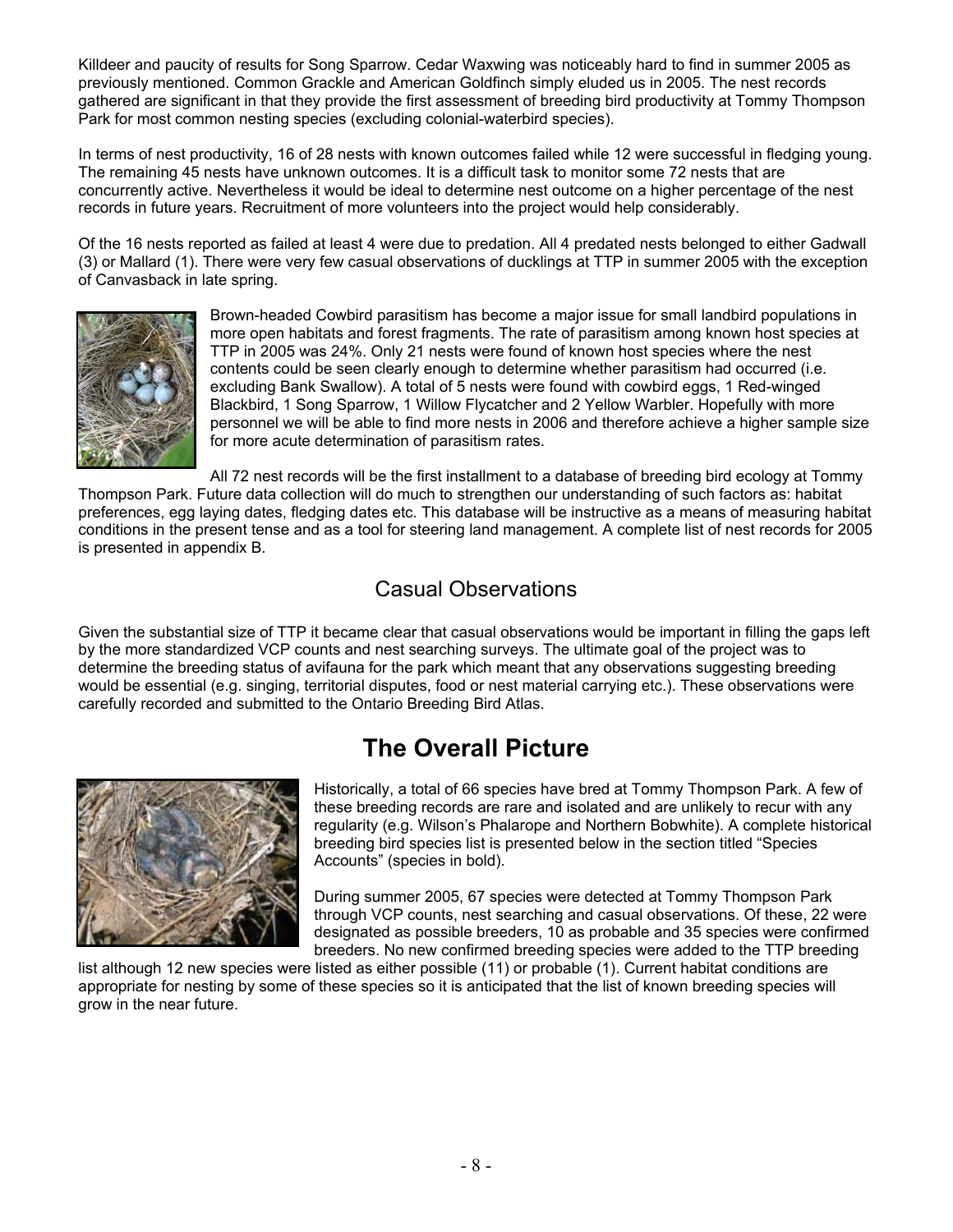**Table 6**. 2005 Breeding Bird Status by Species (species in red are unconfirmed breeders for TTP)

| <b>Ref</b>                                                                                                                                                                                                                  | <b>CONFIRMED</b>                                                                                                                                                                                                                                                                                                                                                                                                                                                                                                                                                                                                                                                                            |                                                              | <b>PROBABLE</b>                                                                                                                                                                                                                                             | <b>POSSIBLE</b>                                                                                                                                                                                                                                                                                                                                                                                                                                                                                                                             |  |  |  |
|-----------------------------------------------------------------------------------------------------------------------------------------------------------------------------------------------------------------------------|---------------------------------------------------------------------------------------------------------------------------------------------------------------------------------------------------------------------------------------------------------------------------------------------------------------------------------------------------------------------------------------------------------------------------------------------------------------------------------------------------------------------------------------------------------------------------------------------------------------------------------------------------------------------------------------------|--------------------------------------------------------------|-------------------------------------------------------------------------------------------------------------------------------------------------------------------------------------------------------------------------------------------------------------|---------------------------------------------------------------------------------------------------------------------------------------------------------------------------------------------------------------------------------------------------------------------------------------------------------------------------------------------------------------------------------------------------------------------------------------------------------------------------------------------------------------------------------------------|--|--|--|
| 1<br>$\overline{\mathbf{c}}$<br>3<br>4<br>5<br>6<br>7<br>8<br>9<br>10<br>11<br>12<br>13<br>14<br>15<br>16<br>17<br>18<br>19<br>20<br>21<br>22<br>23<br>24<br>25<br>26<br>27<br>28<br>29<br>30<br>31<br>32<br>33<br>34<br>35 | American Robin<br>American Woodcock<br><b>Baltimore Oriole</b><br><b>Bank Swallow</b><br><b>Barn Swallow</b><br><b>Black-capped Chickadee</b><br><b>Brown-headed Cowbird</b><br>Canada Goose<br>Canvasback<br>Caspian Tern<br>Common Grackle<br>Common Tern<br>Eastern Kingbird<br>European Starling<br>Gadwall<br>Gray Catbird<br><b>Great Egret</b><br><b>Herring Gull</b><br><b>House Sparrow</b><br>Killdeer<br>Mallard<br>Mute Swan<br>Northern Cardinal<br>Northern Flicker<br>Red-winged Blackbird<br>Ring-billed Gull<br>Savannah Sparrow<br>Song Sparrow<br>Spotted Sandpiper<br><b>Tree Swallow</b><br><b>Warbling Vireo</b><br><b>Willow Flycatcher</b><br><b>Yellow Warbler</b> | <b>Black-crowned Night Heron</b><br>Double-crested Cormorant | American Goldfinch<br><b>Belted Kingfisher</b><br><b>Black-billed Cuckoo</b><br><b>Brown Thrasher</b><br><b>Cedar Waxwing</b><br><b>Chipping Sparrow</b><br><b>Common Yellowthroat</b><br>House Wren<br><b>Mourning Dove</b><br>North. Rough-winged Swallow | <b>American Crow</b><br><b>American Kestrel</b><br><b>American Redstart</b><br>American Black Duck<br><b>Blue Jay</b><br><b>Blue-winged Teal</b><br><b>Cliff Swallow</b><br>Downy Woodpecker<br>Eastern Wood Pewee<br><b>Field Sparrow</b><br>Great-blue Heron<br><b>Great-crested Flycatcher</b><br><b>Green-winged Teal</b><br><b>Hooded Merganser</b><br>House Finch<br><b>Indigo Bunting</b><br>Least Flycatcher<br><b>Mourning Warbler</b><br><b>Northern Harrier</b><br><b>Orchard Oriole</b><br><b>Red-eyed Vireo</b><br>Rock Pigeon |  |  |  |
| <b>Possible Status</b>                                                                                                                                                                                                      |                                                                                                                                                                                                                                                                                                                                                                                                                                                                                                                                                                                                                                                                                             |                                                              | Species observed in breeding season (no evidence of breeding)<br>Singing male present or breeding calls heard in breeding season in suitable nesting habitat<br>Species observed in breeding season in suitable nesting habitat                             |                                                                                                                                                                                                                                                                                                                                                                                                                                                                                                                                             |  |  |  |
|                                                                                                                                                                                                                             | <b>Probable Status</b>                                                                                                                                                                                                                                                                                                                                                                                                                                                                                                                                                                                                                                                                      |                                                              | Nest building or excavation of nest hole                                                                                                                                                                                                                    |                                                                                                                                                                                                                                                                                                                                                                                                                                                                                                                                             |  |  |  |
| Pair observed in their breeding season in suitable nesting habitat<br>Permanent territory presumed through registration of territorial song on at least 2 days,<br>one week or more apart at the same place                 |                                                                                                                                                                                                                                                                                                                                                                                                                                                                                                                                                                                                                                                                                             |                                                              |                                                                                                                                                                                                                                                             |                                                                                                                                                                                                                                                                                                                                                                                                                                                                                                                                             |  |  |  |
|                                                                                                                                                                                                                             | <b>Confirmed Status</b>                                                                                                                                                                                                                                                                                                                                                                                                                                                                                                                                                                                                                                                                     |                                                              | Adults leaving or entering nest site in circumstances indicating occupied nest                                                                                                                                                                              |                                                                                                                                                                                                                                                                                                                                                                                                                                                                                                                                             |  |  |  |
|                                                                                                                                                                                                                             |                                                                                                                                                                                                                                                                                                                                                                                                                                                                                                                                                                                                                                                                                             | Adult carrying food for young                                |                                                                                                                                                                                                                                                             |                                                                                                                                                                                                                                                                                                                                                                                                                                                                                                                                             |  |  |  |
|                                                                                                                                                                                                                             |                                                                                                                                                                                                                                                                                                                                                                                                                                                                                                                                                                                                                                                                                             |                                                              | Recently fledged young or downy young                                                                                                                                                                                                                       |                                                                                                                                                                                                                                                                                                                                                                                                                                                                                                                                             |  |  |  |
| Nest containing eggs                                                                                                                                                                                                        |                                                                                                                                                                                                                                                                                                                                                                                                                                                                                                                                                                                                                                                                                             |                                                              |                                                                                                                                                                                                                                                             |                                                                                                                                                                                                                                                                                                                                                                                                                                                                                                                                             |  |  |  |
| Nest with young seen or heard                                                                                                                                                                                               |                                                                                                                                                                                                                                                                                                                                                                                                                                                                                                                                                                                                                                                                                             |                                                              |                                                                                                                                                                                                                                                             |                                                                                                                                                                                                                                                                                                                                                                                                                                                                                                                                             |  |  |  |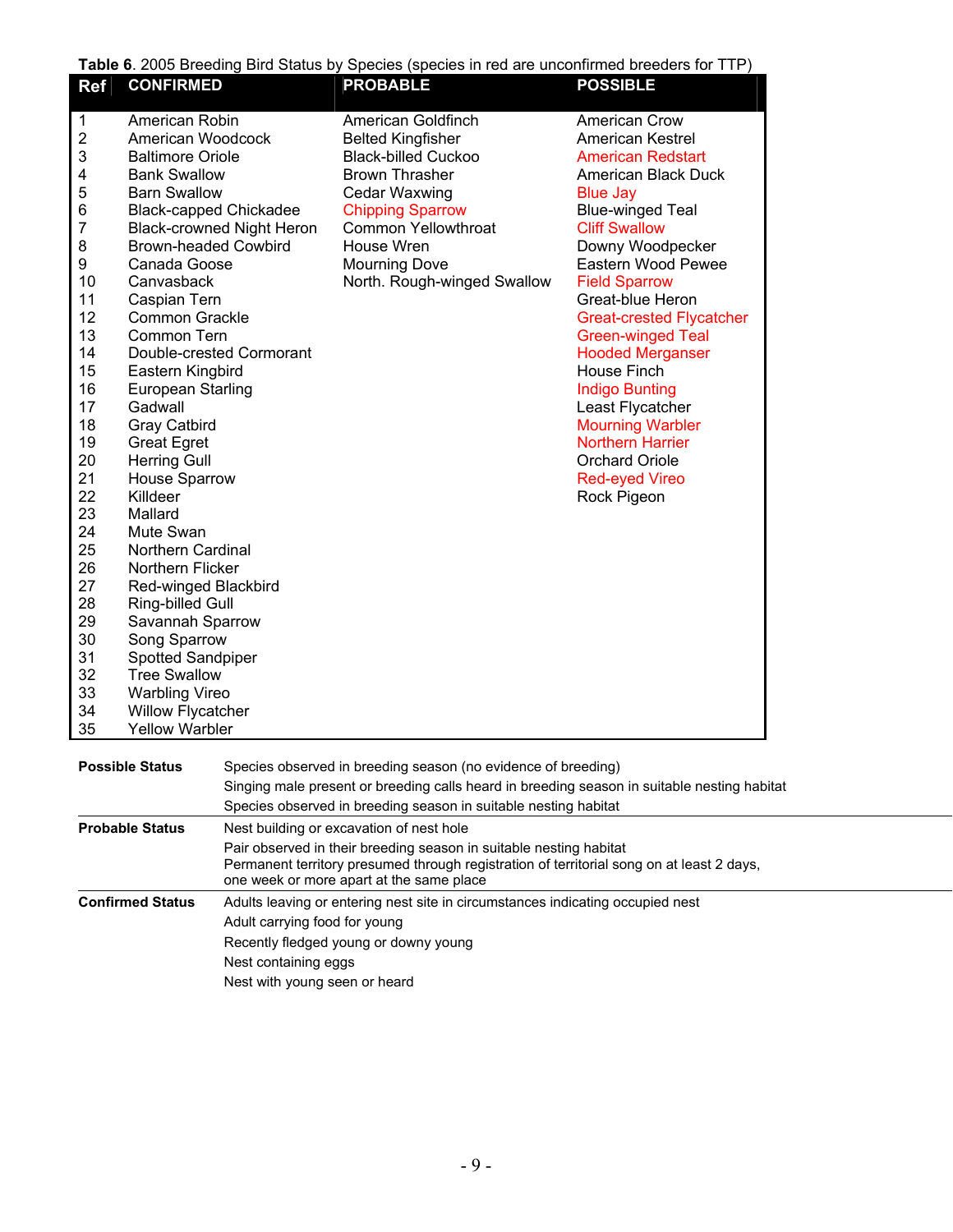## **Species Accounts**

The following species accounts include species that were listed as possible, probable or confirmed in 2005 and also historically confirmed breeders (marked in bold). Species highlighted in red were detected in 2005 but have not yet been classified as confirmed breeders.

**American Crow** (2005-possible) Known to have bred historically at TTP although no nesting evidence was obtained in 2005 beyond observation of the species in suitable habitat during the breeding season.

**American Goldfinch** (2005-probable) This species is a regular nester at TTP although no nests were discovered in 2005. Listed as probable in 2005 based on observations of adults carrying nesting material and frequent detection on point counts.

**American Kestrel** (2005-possible) Known to have bred historically at TTP although no nesting evidence was obtained in 2005 beyond observation of the species in suitable habitat during the breeding season. A single bird was observed on several occasions in the toplands area throughout the summer period.

American Redstart (2005-possible) One singing male detected on peninsula D on June 17 most certainly did not breed although this could be a possible breeder in TTP forests in the future.

**American Robin** (2005-confirmed) Common nesting species in forested areas throughout TTP. A total of 3 nests were recorded only one of which was confirmed as successful. The earliest nesting in 2005 was April 29 for a nest found near goldfish pond containing 3 eggs. The first fledged American Robin was observed on May 27.

**American Woodcock** (2005-confirmed) Confirmed breeding status attained by the capture of juvenile birds in May-2005 at TTPBRS. Regular nester in forested areas throughout TTP.

**American Black Duck** (2005-possible) Known to have bred historically at TTP although no nesting evidence was obtained in 2005 beyond observation of the species in suitable habitat during the breeding season.

**Baltimore Oriole** (2005-confirmed) Common nesting species in forest areas of TTP. A total of 5 nests were recorded, all at tops of mature Cottonwoods. 4 of 5 nests were successful in fledging young. Nests were easily located by the distinctive calls of begging young which began on June 20. One nest on peninsula D is being detailed in an article for the American Birding Association magazine "Birding". This pair fed honeysuckle berries to the young which resulted in the first ever described case of diet-induced plumage variation in the species.

**Bank Swallow** (2005-confirmed) Bank Swallows took up residence in the recently constructed sand bank feature in cell 1. A total of 17 nest holes were excavated and at least 15 of these were occupied. Six of these nests were found with incubating adults. Nesting success was difficult to determine although chicks were visible in two of the nests at one stage.

**Barn Swallow** (2005-confirmed) Barn Swallows are regular nesters at TTP under the eaves of buildings, particularly the trailers located near the port authority booth. Seven nests were discovered here of which two successfully fledged young.

**Belted Kingfisher** (2005-probable) Known to have bred historically at TTP although no nesting evidence was obtained in 2005 beyond observation of the species in suitable habitat during the breeding season.

**Black-billed Cuckoo** (2005-probable) Known to have bred historically at TTP although no nesting evidence was obtained in 2005 beyond observation of a pair in suitable habitat during the breeding season. A pair was observed on July 13 in the baselands.

**Black-capped Chickadee** (2005-confirmed) A regular but uncommon nester at TTP. Only 1 nest was detected with 7 eggs on May 16 which was in a cavity of a low snag on peninsula D. The nest was successful. This same pair attempted a second brood close-by.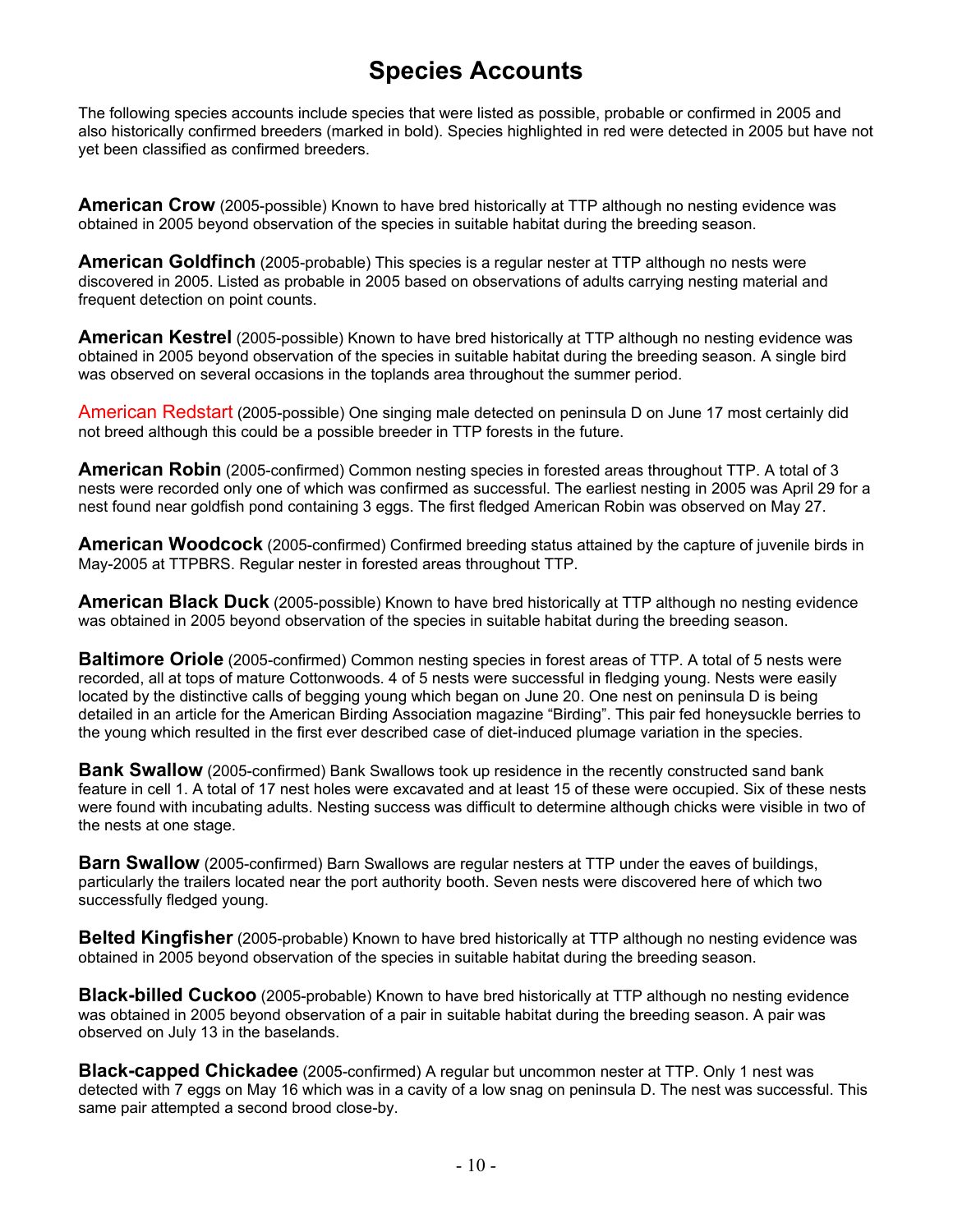**Black-crowned Night Heron** (2005-confirmed) An abundant nesting colonial-waterbird species at TTP. An estimated 30% of the Canada-wide population of Black-crowned Night Heron breeds here.

Blue Jay (2005-possible) No nesting evidence was obtained in 2005 beyond observation of the species in suitable habitat during the breeding season.

**Blue-gray Gnatcatcher**- Known to have bred historically, species not detected in 2005 within TTP although a TTPBRS volunteer did find a nest close by along the north side of Unwin Avenue.

**Blue-winged Teal** (2005-possible) Known to have bred historically at TTP although no nesting evidence was obtained in 2005 beyond observation of the species in suitable habitat during the breeding season. The first of two observations occurred on June 14 in the eastern extreme of embayment D. A second sighting occurred on June 15 in cell 1.

**Brown Thrasher** (2005-probable) Brown Thrasher is a regular but uncommon nester at TTP. Only one nest was found on June 14 (peninsula D) which had recently been abandoned. This species was detected on point counts in the baselands (stations 1,2 and 3) and was observed frequently on peninsula D (alarm calling on July 26).

**Brown-headed Cowbird** (2005-confirmed) Brown-headed Cowbird is a common species throughout TTP during summer where it was noted to have parasitized Yellow Warbler, Song Sparrow, Red-winged Blackbird and Willow Flycatcher.

**Canada Goose** (2005-confirmed) Canada Goose is a common breeder at TTP along shoreline edges of embayments and containment cells.

**Canvasback** (2005-confirmed) Canvasback has bred almost annually in the triangle pond area at TTP in recent years. An adult female with 9 ducklings was observed in June 13. A family group of just 3 birds was observed on August 20 near peninsula D.

**Caspian Tern** (2005-confirmed) A regular nesting colonial-waterbird species at TTP.

**Cedar Waxwing** (2005-probable) Normally a regular nester at TTP, this species was scarce in summer 2005. No nests were found and very few birds were observed.

Chipping Sparrow (2005-probable) No nesting evidence was obtained in 2005 beyond observation of a pair in suitable habitat during the breeding season. A pair was observed on the roadside between goldfish pond and the lighthouse on June 15.

Cliff Swallow (2005-possible) No nesting evidence was obtained in 2005 beyond observation of the species in suitable habitat during the breeding season

**Common Grackle** (2005-confirmed) Common Grackle is an annual but uncommon nester at TTP. Adults carrying food and nesting material were observed in spring and early summer. The only nest found was an empty one on peninsula D on July 26.

**Common Tern** (2005-confirmed) An abundant nesting colonial-waterbird species at TTP.

**Common Yellowthroat** (2005-probable) Singing individuals were recorded on two occasions in the baselands and on one occasion near peninsula B. These records appear to have been of males that established territories but were unable to find a mate.

**Double-crested Cormorant** (2005-confirmed) An abundant nesting colonial-waterbird species at TTP.

**Downy Woodpecker** (2005-possible) Possibly an annual nester but irregular. The only records in summer 2005 were two young Downy Woodpeckers observed in the baselands on July 19. These birds are presumed to be locally dispersing individuals.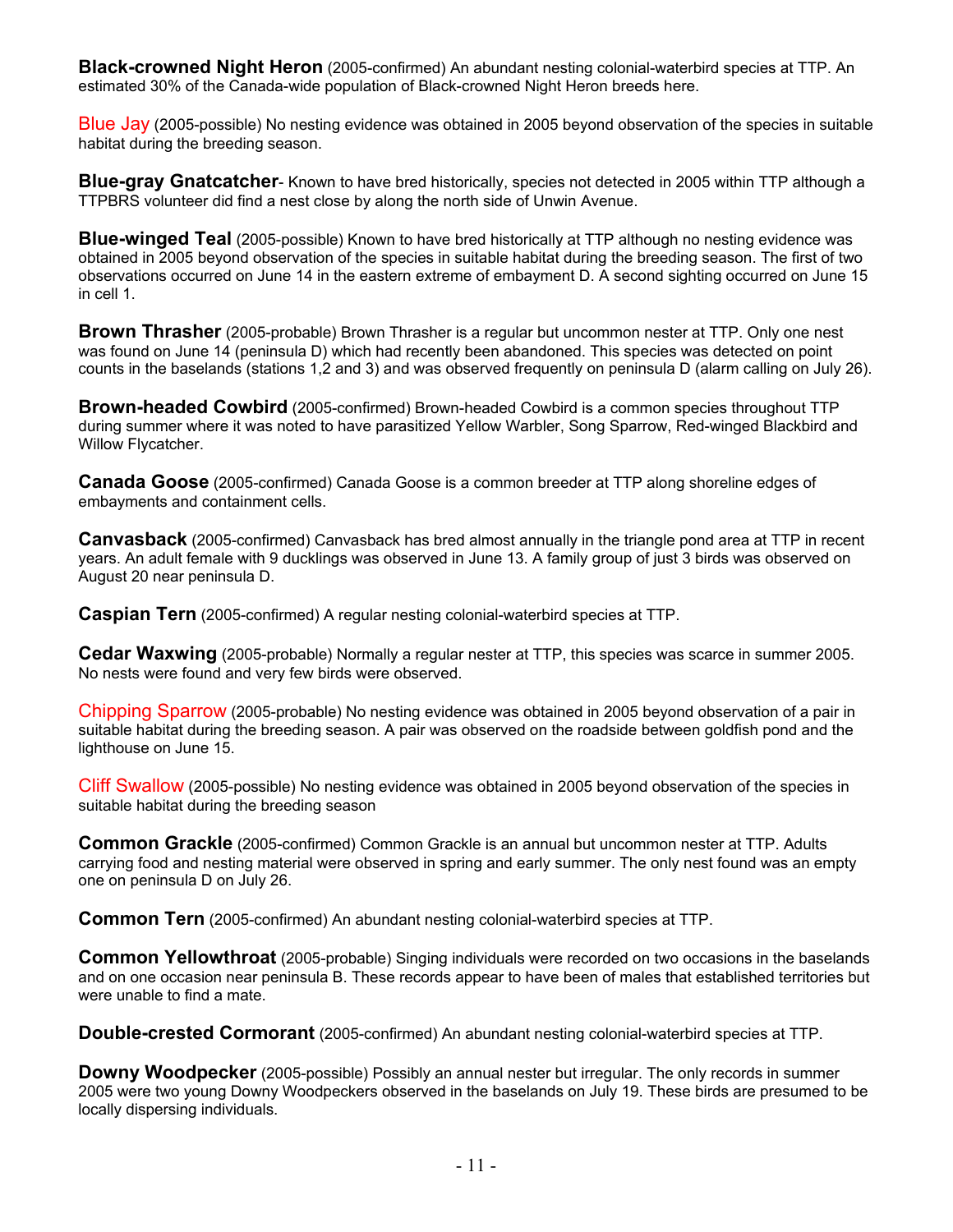**Eastern Kingbird** (2005-confirmed) A regular breeder at TTP along forest edges where meadow and shrubs are present. A total of three nests were found, the first on June 14 (baselands). All nests found were successful to at least chick stage.

**Eastern Meadowlark**- Known to have bred historically, species not detected in 2005.

**Eastern Wood Pewee** (2005-possible) No nesting evidence was obtained in 2005 beyond observation of the species in suitable habitat during the breeding season. A single bird was heard singing on peninsula D, June 13.

**European Starling** (2005-confirmed) Starlings are an abundant species at TTP although their breeding density is difficult to estimate. The species is known to nest in man-made structures and natural cavities throughout the area. Several nest sites were located but were not documented or monitored.

Field Sparrow (2005-possible) This species has not bred historically at TTP. A single bird was observed and heard singing near the goldfish pond on June 13.

**Gadwall** (2005-confirmed) Gadwall is a surprisingly common nesting species at TTP. A total of four nests were catalogued, three of which were predated.

**Gray Catbird** (2005-confirmed) Gray Catbird is a regular nester at TTP, preferring dense shrubs with some tree cover. Three nests were found, 2 of which were successful to chick stage. A nest with 3 eggs was recorded on June 22 and later failed for unknown reasons.

**Great black-backed Gull** (2005-possible) Has bred at TTP in the past although nesting evidence in 2005 was not obtained.

**Great Egret** (2005-confirmed) TRCA staff confirmed two nests on peninsula C.

**Great-blue Heron**- Known to have bred historically, species not detected in 2005.

Great-crested Flycatcher (2005-possible) Has not historically bred at TTP. An individual was sighted on June 30 in the baselands. No other evidence for this species was obtained.

**Green Heron**- Known to have bred historically, species not detected in 2005.

Green-winged Teal- (2005-possible) Known to have bred historically at TTP although no nesting evidence was obtained in 2005 beyond observation of the species in suitable habitat during the breeding season. A single bird was observed off the endikement tip on June 30.

**Herring Gull** (2005-confirmed) A common nesting colonial-waterbird species at TTP.

Hooded Merganser (2005-possible) Frequent observations of groups of Hooded Merganser were made throughout summer 2005 although no nesting evidence was obtained.

**Horned Lark**- Known to have bred historically, species not detected in 2005.

**House Finch** (2005-possible) A single House Finch was heard singing in the baselands forest on June 14 but was never heard or observed again.

**House Sparrow** (2005-confirmed) House Sparrow is a regular but uncommon nester at TTP. A pair took residence in an old Barn Swallow nest under the eave of the port authority garage. Also observed frequently in the Tree Swallow grid in cell 1.

**House Wren** (2005-probable) This is probably an annually nesting species at TTP although the best evidence collected in 2005 was a nest building male on peninsula D in May. Otherwise the species was very scarce.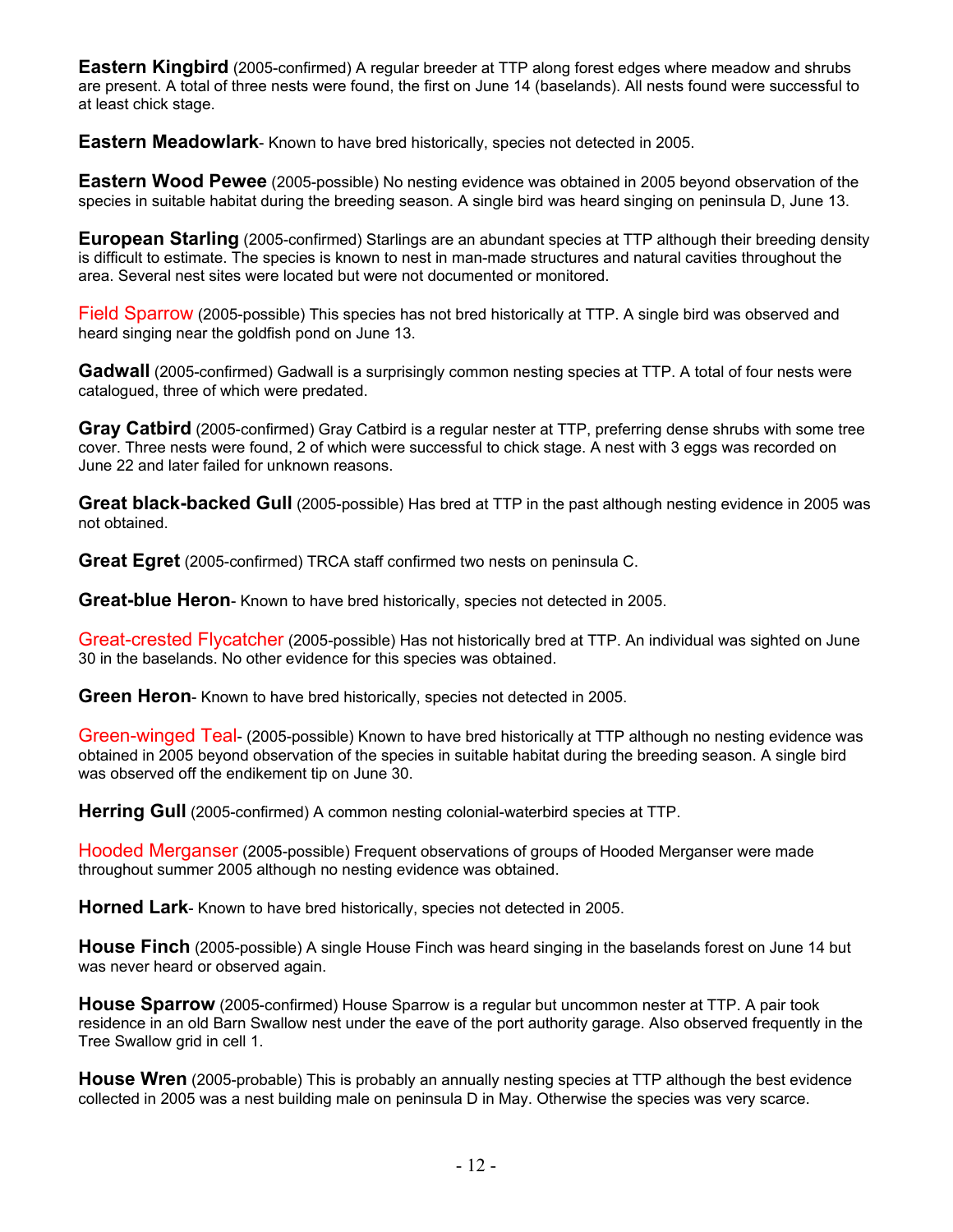Indigo Bunting (2005-possible) A female was observed and heard alarm calling on June 14 in the shrub thickets to the north of the wet forest of the baselands. Subsequent trips to the area were unsuccessful in re-locating the bird.

**Killdeer** (2005-confirmed) Killdeer is a common nesting species at TTP in open areas with low vegetation. The first sign of nesting in 2005 was a fledged juvenile found dead on the road on May 23. No nests of this species were found.

**Least Flycatcher** (2005-possible) Known to have bred at TTP in 2003 although no nesting evidence was obtained in 2005 beyond observation of the species in suitable habitat during the breeding season. A single singing bird was recorded on June 17 on peninsula D.

**Mallard** (2005-confirmed) Mallard is a regular nester at TTP. The only nest detected was on April 29 on peninsula C, a nest containing 6 eggs.

**Mourning Dove**- (2005-probable) Known to have bred historically at TTP although no confirmed nesting evidence was obtained in 2005. A bird was observed nest building on peninsula D in May 2005.

Mourning Warbler (2005-possible) No nesting evidence was obtained in 2005 beyond observation of the species in suitable habitat during the breeding season.

**Mute Swan** (2005-confirmed) A nest in cell 1 was discovered and monitored by TRCA staff.

**Northern Rough-winged Swallow** (2005-probable) Known to have bred historically at TTP although no nesting evidence was obtained in 2005 beyond observation of the species in suitable habitat during the breeding season. A sudden surge of 40-45 individuals on June 30 could have been locally dispersing birds.

**Northern Bobwhite**- Known to have bred historically, species not detected in 2005.

**Northern Cardinal** (2005-confirmed) Northern Cardinal is an uncommon but annually nesting species at TTP. Two nests were found, the first on May 25 had one egg but later failed. Another nest was found on peninsula D which also later failed. Juvenile cardinals were observed in late summer on peninsula D, which suggests that a second attempt was successful.

**Northern Flicker** (2005-confirmed) Northern Flicker is a regular but uncommon nesting species at TTP. A total of two nests were recorded, one in cell 1 and another in the toplands. Both nests are believed to have been successful although concrete evidence of fledged young was not obtained.

Northern Harrier (2005-possible) Known to have bred historically at TTP although no nesting evidence was obtained in 2005 beyond observation of the species in suitable habitat during the breeding season.

**Orchard Oriole** (2005-possible) A single male was observed near the goldfish pond on June 20.

Red-eyed Vireo (2005-possible) A singing individual near the embayment D lookout on June 23 was unusual. The bird was not heard or seen again.

**Redhead**- Known to have bred historically, species not detected in 2005

**Red-winged Blackbird** (2005-confirmed) A common breeding species throughout the TTP area. The most abundant species on point count surveys. A total of five nests were documented although more were known.

**Ring-billed Gull** (2005-confirmed) An abundant nesting colonial-waterbird species at TTP.

**Ring-necked Pheasant**- Known to have bred historically, species not detected in 2005.

**Rock Pigeon** (2005-possible) Known to have bred historically at TTP although no nesting evidence was obtained in 2005 beyond observation of the species in suitable habitat during the breeding season.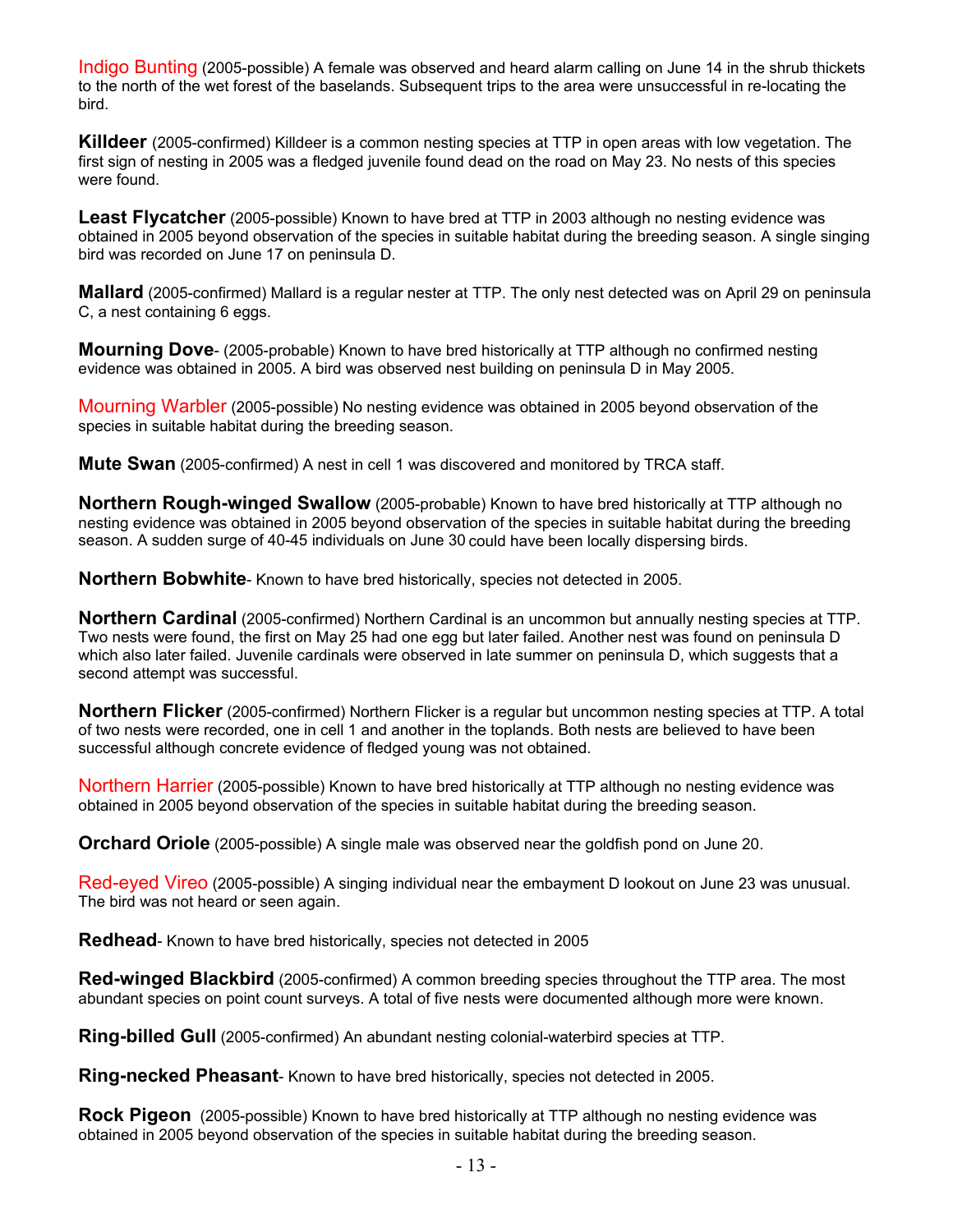**Savannah Sparrow** (2005-confirmed) Savannah Sparrow is a common nester in open areas of TTP with substantial ground cover, particularly in the baselands, along the causeway and in some areas of the toplands. Insufficient attention was paid to ground nesting meadow species in summer 2005. No nests were found although the species was present in high numbers. Breeding was confirmed by observations of adults entering and leaving nest sites.

**Song Sparrow** (2005-confirmed) Song Sparrow is one of the most abundant nesting species at TTP. Insufficient attention was paid to ground nesting meadow species in summer 2005 and therefore only one nest was located which was parasitized and later predated.

**Sora**- Known to have bred historically, species not detected in 2005.

**Spotted Sandpiper** (2005-confirmed) A common nester at TTP in open areas near water. Two nests with eggs were monitored on peninsula D and believed to have been successful. Observations of juveniles were frequent throughout the summer period.

**Tree Swallow** (2005-confirmed) Tree Swallow is a common breeder at TTP. In 2005 many nest boxes were occupied however only 4 nests were documented and monitored.

**Virginia Rail**- Known to have bred historically, species not detected in 2005.

**Warbling Vireo** (2005-confirmed) A common nesting species in forested areas of TTP. Warbling Vireos are found throughout TTP although nests were difficult to find. Only one nest was discovered on peninsula D although the number of pairs estimated for the area was 6. Two more nests were discovered in late fall after leaf-fall within 70m of the first nest.

**Willow Flycatcher** (2005-confirmed) Willow Flycatcher is a common nesting species in more open areas with dense shrubs. Two nests were located, the first on June 29 and the last on July 13 between cell 2 and 3.

**Wilson's Phalarope**- Known to have bred historically, species not detected in 2005.

**Yellow Warbler** (2005-confirmed) Yellow Warblers are common to abundant at TTP. Yellow Warbler colonies exist on peninsula D and in the shrubland area of the causeway (near main road junction on north side). A total of eight nests were found without much effort. This species is frequently parasitized at TTP by Brown-headed Cowbirds.

## **Recommendations**

The first year of *The Breeding Birds of Tommy Thompson Park* project was a success as we were able to gather a representative and scientifically based sample of breeding avifauna for the park. Recommendations for future operations include:

- One or more wetland VCP stations should be added
- Nest searching should be extended to include wetland areas
- Nest searching in pre-defined grids that are representative of major habitat types would be more instructive than random exhaustive area searching method.
- Efforts should be made to document more nests to increase sample size.
- The determination of a higher percentage of individual nest outcomes would be beneficial
- More attention is required for ground nesting meadow species
- A thorough habitat assessment for each VCP station will be needed to correlate changes in bird populations with habitat change over time.
- Nest searching effort should be quantified
- More personnel are needed to complete fieldwork
- Banding data from TTPBRS in late spring and early fall would compliment analysis in future reports.
- All staff of TRCA who encounter nests at TTP should inform the author for inclusion in project results.
- A brief protocol would provide useful reference for volunteer assistants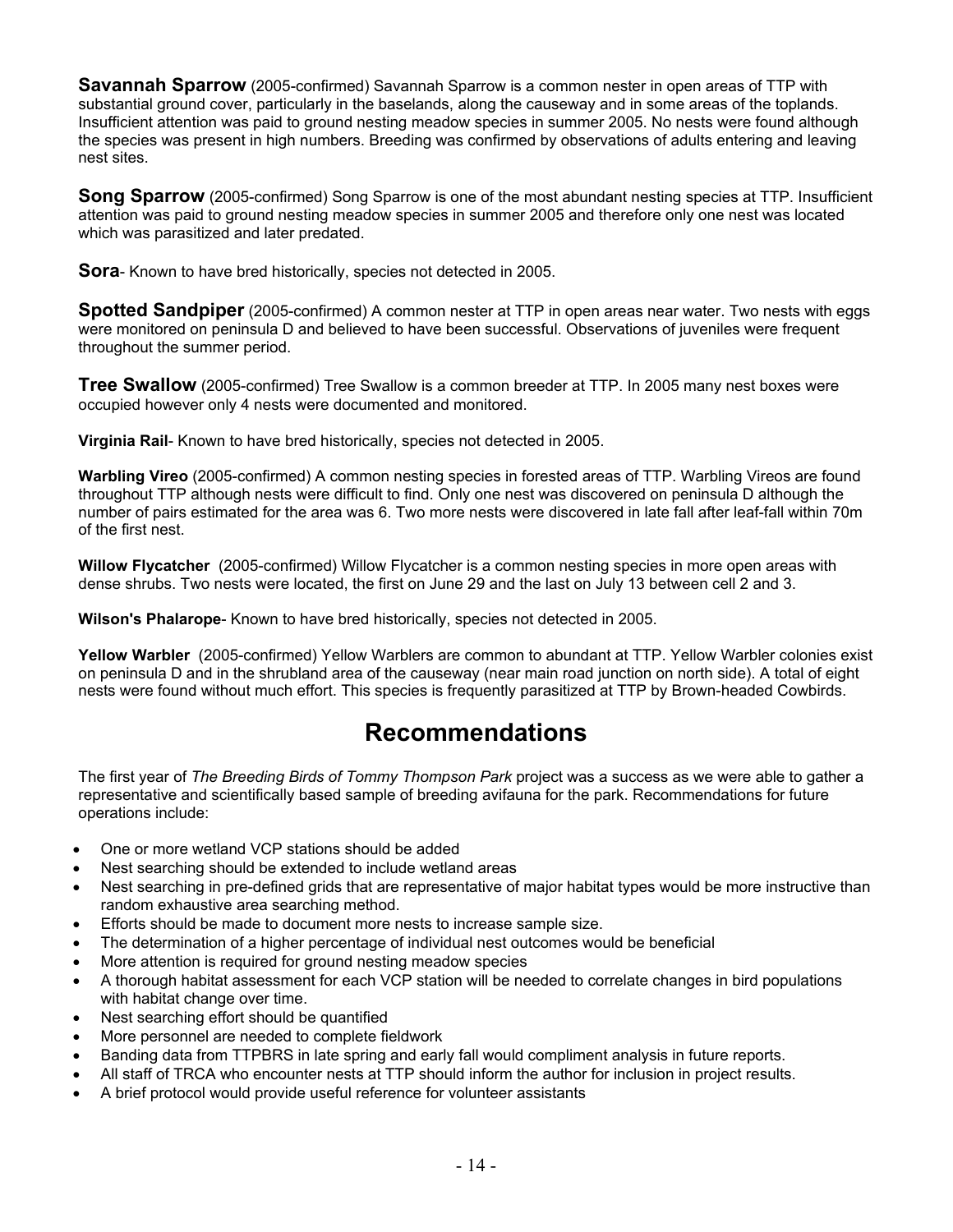## **Acknowledgement**

\*TTPBRS stalwart volunteer, Ian Sturdee contributed many hours to the first year of this project. Seabrooke Leckie also helped with nest searching in late spring/early summer. Thanks are due to both of them for their support in 2005.

**Photo Credits:** cover-Willow Flycatcher nest (Derbyshire), page 2-peninsula D forest (Leckie), page 3-Spotted Sandpiper nest (Derbyshire), page 6-Bank Swallow nest cavity (Derbyshire), page 7-Red-winged Blackbird nest (Derbyshire), page 7-American Robin nest contents (Derbyshire), page 8-Red-winged Blackbird nest contents (Derbyshire) and page 8-Gray Catbird chicks (Sturdee).

## **Appendices**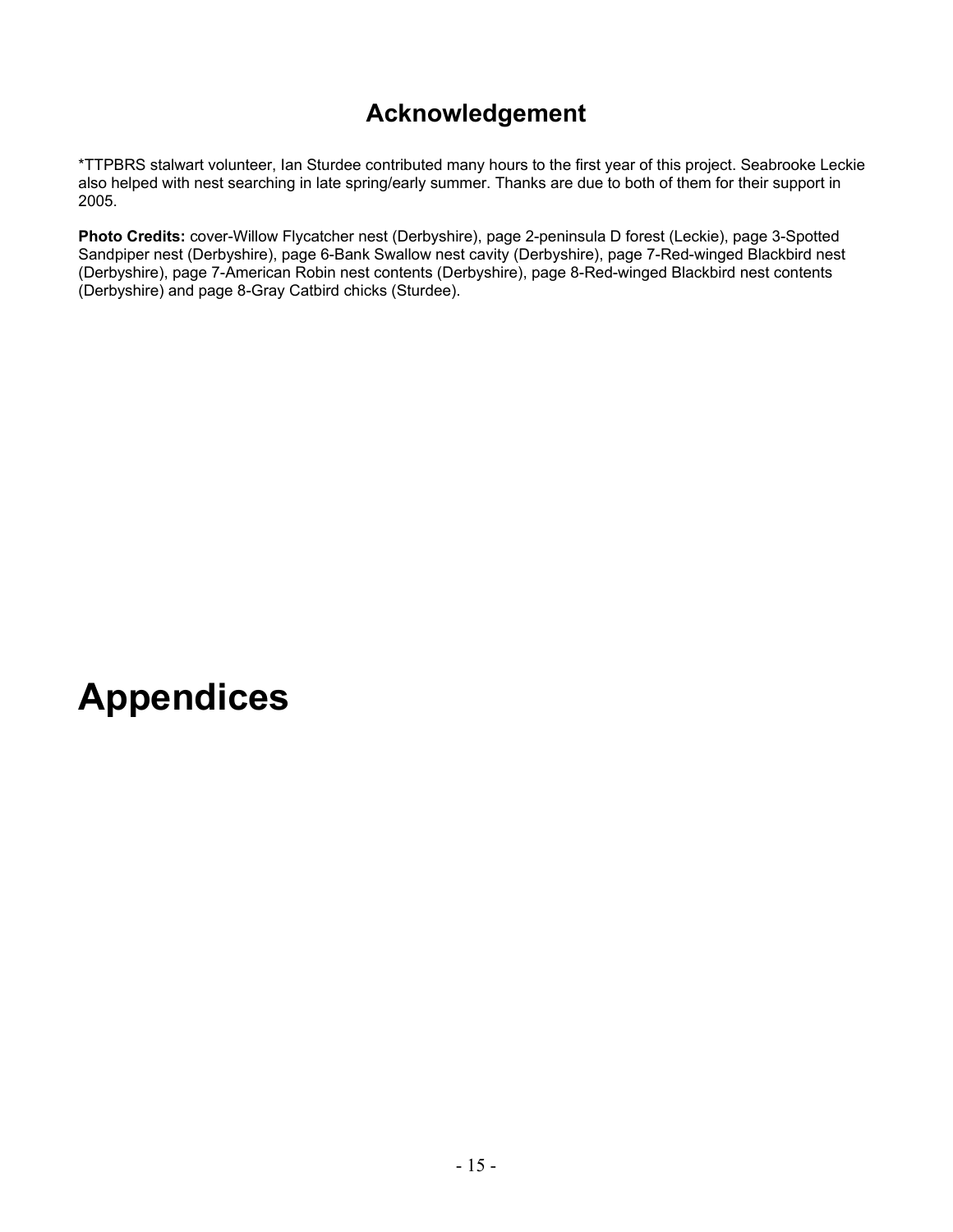**Appendix A.** VCP Station Species Lists

| <b>Station</b> | <b>Species</b> | <b>Station</b> | <b>Species</b> | <b>Station</b> | <b>Species</b> |
|----------------|----------------|----------------|----------------|----------------|----------------|
| $\mathbf{1}$   | AMGO           | 3              | <b>KILL</b>    | 6              | <b>BCCH</b>    |
|                | <b>AMRO</b>    |                | <b>NOCA</b>    |                | <b>BEKI</b>    |
|                | <b>BAOR</b>    |                | <b>NRWS</b>    |                | <b>BHCO</b>    |
|                | <b>BARS</b>    |                | <b>RWBL</b>    |                | <b>CEDW</b>    |
|                | <b>BHCO</b>    |                | <b>SOSP</b>    |                | <b>COGR</b>    |
|                | <b>BRTH</b>    |                | <b>TRES</b>    |                | <b>EAKI</b>    |
|                | COYE           |                | <b>WAVI</b>    |                | <b>EUST</b>    |
|                | <b>EAKI</b>    |                | <b>WIFL</b>    |                | <b>GRCA</b>    |
|                | <b>EUST</b>    |                | <b>YWAR</b>    |                | <b>NOFL</b>    |
|                | <b>GRCA</b>    | $\overline{4}$ | AMGO           |                | <b>NRWS</b>    |
|                | <b>HOFI</b>    |                | <b>AMRO</b>    |                | <b>RWBL</b>    |
|                | <b>NOCA</b>    |                | <b>BANS</b>    |                | <b>SOSP</b>    |
|                | <b>RWBL</b>    |                | <b>BARS</b>    |                | <b>TRES</b>    |
|                | <b>SAVS</b>    |                | <b>BHCO</b>    |                | <b>WAVI</b>    |
|                | <b>SOSP</b>    |                | COLO           |                | <b>WIFL</b>    |
|                | <b>TRES</b>    |                | <b>EAKI</b>    |                | <b>YWAR</b>    |
|                | <b>WAVI</b>    |                | <b>EUST</b>    | $\overline{7}$ | <b>AMGO</b>    |
|                | <b>WIFL</b>    |                | <b>HOFI</b>    |                | <b>BANS</b>    |
|                | <b>YWAR</b>    |                | <b>KILL</b>    |                | <b>BAOR</b>    |
| $\overline{2}$ | <b>AMGO</b>    |                | <b>MODO</b>    |                | <b>BARS</b>    |
|                | <b>AMRO</b>    |                | <b>NRWS</b>    |                | <b>BHCO</b>    |
|                | <b>BANS</b>    |                | <b>RWBL</b>    |                | <b>CLSW</b>    |
|                | <b>BAOR</b>    |                | <b>SAVS</b>    |                | <b>COGR</b>    |
|                | <b>BEKI</b>    |                | <b>SOSP</b>    |                | <b>KILL</b>    |
|                | <b>BHCO</b>    |                | <b>SPSA</b>    |                | <b>NRWS</b>    |
|                | <b>BRTH</b>    |                | <b>TRES</b>    |                | <b>RWBL</b>    |
|                | <b>COGR</b>    |                | <b>WAVI</b>    |                | <b>SAVS</b>    |
|                | <b>EAWP</b>    |                | <b>WIFL</b>    |                | <b>SOSP</b>    |
|                | <b>GRCA</b>    |                | <b>YWAR</b>    |                | <b>SPSA</b>    |
|                | <b>KILL</b>    | 5              | <b>AMGO</b>    |                | <b>TRES</b>    |
|                | <b>NOFL</b>    |                | <b>BANS</b>    |                | <b>YWAR</b>    |
|                | <b>NRWS</b>    |                | <b>BAOR</b>    | 8              | <b>AMGO</b>    |
|                | <b>RWBL</b>    |                | <b>BARS</b>    |                | <b>BAOR</b>    |
|                | <b>SOSP</b>    |                | <b>BHCO</b>    |                | <b>CEDW</b>    |
|                | <b>TRES</b>    |                | <b>CEDW</b>    |                | <b>COGR</b>    |
|                | <b>WAVI</b>    |                | <b>COGR</b>    |                | <b>EAKI</b>    |
|                | <b>WIFL</b>    |                | <b>EAKI</b>    |                | <b>GRCA</b>    |
|                | <b>YWAR</b>    |                | <b>EUST</b>    |                | <b>RWBL</b>    |
| 3              | <b>AMGO</b>    |                | <b>GRCA</b>    |                | <b>SOSP</b>    |
|                | <b>AMKE</b>    |                | <b>KILL</b>    |                | <b>WAVI</b>    |
|                | <b>AMRO</b>    |                | <b>NRWS</b>    |                | <b>YWAR</b>    |
|                | <b>BANS</b>    |                | <b>RWBL</b>    | 9              | <b>BAOR</b>    |
|                | <b>BAOR</b>    |                | <b>SOSP</b>    |                | <b>EUST</b>    |
|                | <b>BARS</b>    |                | <b>TRES</b>    |                | <b>RWBL</b>    |
|                | <b>BHCO</b>    |                | <b>UNDO</b>    |                | <b>SOSP</b>    |
|                | <b>BRTH</b>    |                | <b>WAVI</b>    |                | <b>TRES</b>    |
|                | <b>CEDW</b>    |                | <b>WIFL</b>    |                |                |
|                | <b>COGR</b>    |                | <b>YWAR</b>    |                |                |
|                | <b>EAKI</b>    | 6              | <b>AMGO</b>    |                |                |
|                | <b>EUST</b>    |                | <b>AMRO</b>    |                |                |
|                | <b>GRCA</b>    |                | <b>BAOR</b>    |                |                |
|                |                |                |                |                |                |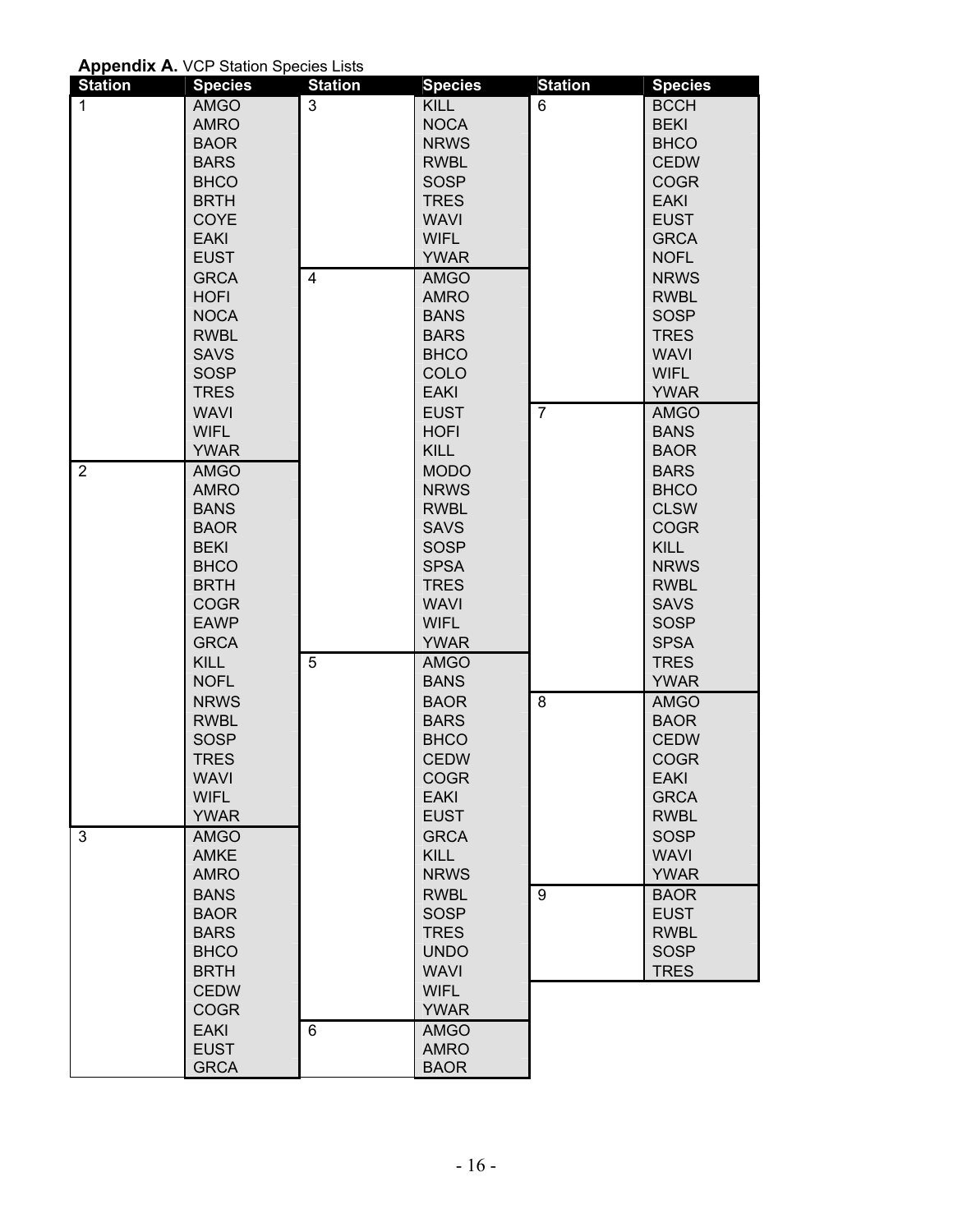#### **Appendix B.** Summary of 2005 TTP nest records

| <b>Species</b> | Card #           | <b>Appointing</b> : Summary of 2000 The nest records<br><b>Location</b> | <b>UTM</b>                       | <b>NAD</b> | Parasitized?             | <b>Success</b>           |
|----------------|------------------|-------------------------------------------------------------------------|----------------------------------|------------|--------------------------|--------------------------|
| <b>AMRO</b>    |                  | D                                                                       |                                  |            |                          |                          |
| <b>AMRO</b>    | 167203           | <b>Goldfish Pond</b>                                                    |                                  |            |                          | ?                        |
| <b>AMRO</b>    | 167229           | D                                                                       | 634394-4831896                   | 27         |                          | failed                   |
| <b>BANS</b>    | 169141           | Cell 1                                                                  | 635099-4832130                   | 83         |                          | ?                        |
| <b>BANS</b>    | 169141           | Cell 1                                                                  | 635099-4832130                   | 83         |                          | $\overline{\mathcal{C}}$ |
| <b>BANS</b>    | 169141           | Cell 1                                                                  | 635099-4832130                   | 83         |                          | ?                        |
| <b>BANS</b>    | 169141           | Cell 1                                                                  | 635099-4832130                   | 83         |                          | $\overline{\mathcal{C}}$ |
| <b>BANS</b>    | 169141           | Cell 1                                                                  | 635099-4832130                   | 83         |                          | $\overline{\mathcal{C}}$ |
| <b>BANS</b>    | 169141           | Cell 1                                                                  | 635099-4832130                   | 83         |                          | 7                        |
| <b>BANS</b>    | 169141           | Cell 1                                                                  | 635099-4832130                   | 83         |                          |                          |
| <b>BANS</b>    | 169141           | Cell 1                                                                  | 635099-4832130                   | 83         |                          | fledged                  |
| <b>BANS</b>    |                  | Cell 1                                                                  |                                  | 83         |                          | ?                        |
|                | 169141           |                                                                         | 635099-4832130<br>635099-4832130 | 83         |                          | $\ddot{\text{ }2}$       |
| <b>BANS</b>    | 169141<br>169141 | Cell 1                                                                  |                                  | 83         |                          | $\tilde{?}$              |
| <b>BANS</b>    |                  | Cell 1                                                                  | 635099-4832130                   |            |                          | 2                        |
| <b>BANS</b>    | 169141           | Cell 1                                                                  | 635099-4832130                   | 83         |                          |                          |
| <b>BANS</b>    | 169141           | Cell 1                                                                  | 635099-4832130                   | 83         |                          | fledged<br>7             |
| <b>BANS</b>    | 169141           | Cell 1                                                                  | 635099-4832130                   | 83         |                          | 7                        |
| <b>BANS</b>    | 169141           | Cell 1                                                                  | 635099-4832130                   | 83         |                          |                          |
| <b>BAOR</b>    | 169140           | D                                                                       | 634296-4832133                   | 83         |                          | fledged                  |
| <b>BAOR</b>    | 167238           | C                                                                       | 634390-4831479                   | 83         |                          | fledged                  |
| <b>BAOR</b>    | 167226           | C                                                                       | 634210-4831418                   | 27         |                          | ?                        |
| <b>BAOR</b>    | 167227           | B                                                                       | 634248-4831220                   | 83         |                          | 7                        |
| <b>BAOR</b>    | 169154           | A                                                                       | 633859-4830934                   | 83         |                          | fledged                  |
| <b>BARS</b>    | 167206           | <b>Neck</b>                                                             | 635382-4833715                   | 27         |                          | ?                        |
| <b>BARS</b>    | 167207           | <b>Neck</b>                                                             | 635382-4833715                   | 27         |                          | ?                        |
| <b>BARS</b>    | 167208           | <b>Neck</b>                                                             | 635382-4833715                   | 27         |                          | ?                        |
| <b>BARS</b>    | 167209           | <b>Neck</b>                                                             | 635382-4833715                   | 27         |                          | $\ddot{\phantom{0}}$     |
| <b>BARS</b>    | 167210           | <b>Neck</b>                                                             | 635382-4833715                   | 27         |                          | $\ddot{\phantom{0}}$     |
| <b>BARS</b>    | 167211           | <b>Neck</b>                                                             | 635382-4833715                   | 27         |                          | $\ddot{\phantom{0}}$     |
| <b>BARS</b>    | 167212           | <b>Neck</b>                                                             | 635382-4833715                   | 27         |                          | $\overline{\mathcal{C}}$ |
| <b>BCCH</b>    | 169148           | D                                                                       | 634293-4832236                   | 83         |                          | ?                        |
| <b>BCCH</b>    | 167232           | D                                                                       | 634529-4832022                   | 27         | no                       | fledged                  |
| <b>BRTH</b>    | 167216           | D                                                                       | 634512-4832076                   | 27         |                          | failed                   |
| <b>EAKI</b>    | 167204           | <b>Base</b>                                                             | 635360-4833969                   | 27         |                          | ?                        |
| <b>EAKI</b>    | 167237           | C                                                                       | 634353-4831453                   | 83         |                          | ?                        |
| <b>EAKI</b>    | 169146           | Finger                                                                  | 635155-4831760                   | 83         |                          | ?                        |
| <b>GADW</b>    | 165780           | <b>Tri-Pond Meadow</b>                                                  | 634433-4831409                   | 83         |                          | predated                 |
| <b>GADW</b>    | 167199           | D                                                                       | 634720-4832180                   | 27         |                          | predated                 |
| <b>GADW</b>    | 167224           | Toplands                                                                | 634132-4830709                   | 27         |                          | ?                        |
| <b>GADW</b>    | 192002           | <b>Neck</b>                                                             | 635167-4832674                   | 83         |                          | predated                 |
| <b>GRCA</b>    | 167236           | <b>Neck</b>                                                             | 635151-4832624                   | 83         |                          | failed                   |
| <b>GRCA</b>    | 167247           | D                                                                       | 634210-4831825                   | 27         |                          | failed                   |
| <b>GRCA</b>    | 167239           | <b>Base</b>                                                             |                                  |            |                          | fledged                  |
| <b>HOSP</b>    | 167211           | Neck                                                                    | 635387-4833718                   | 27         |                          | ?                        |
| MALL           | 167233           | D                                                                       | 634583-4832107                   | 27         |                          | predated                 |
| <b>NOCA</b>    | 167228           | D                                                                       | 634300-4831941                   | 27         | no                       | failed                   |
| <b>NOCA</b>    | 167202           | <b>Base</b>                                                             |                                  |            |                          | failed                   |
| <b>NOFL</b>    | 167221           | Toplands                                                                | 634043-4830716                   | 27         |                          | ?                        |
| <b>NOFL</b>    | 169144           | Cell 1                                                                  | 635225-4832508                   | 83         |                          | ?                        |
| <b>RWBL</b>    | 167213           | <b>Neck</b>                                                             | 635057-4832308                   | 27         |                          | ?                        |
| <b>RWBL</b>    | 167214           | D                                                                       | 634812-4831876                   | 27         | yes                      | failed                   |
| <b>RWBL</b>    | 167215           | D                                                                       | 634872-4832024                   | 27         | no                       | ?                        |
| <b>RWBL</b>    | 167231           | D                                                                       | 634560-4832005                   | 27         | no                       | failed                   |
| <b>RWBL</b>    | 169145           | Finger                                                                  | 635136-4831750                   | 83         | no                       | failed                   |
| SOSP           | 167201           | Toplands                                                                | 634402-4830953                   | 27         | yes                      | failed                   |
| <b>SPSA</b>    | 167200           | D                                                                       | 634549-4832123                   | 27         | $\overline{\phantom{a}}$ | ?                        |
| <b>SPSA</b>    | 167230           | D                                                                       | 634201-4831870                   | 27         |                          | ?                        |
| <b>TRES</b>    | 169142           | Base                                                                    | 635332-4834412                   | 83         | no                       | fledged                  |
| <b>TRES</b>    | 167235           | Cell 1                                                                  | 635060-4832395                   | 83         | no                       | ?                        |